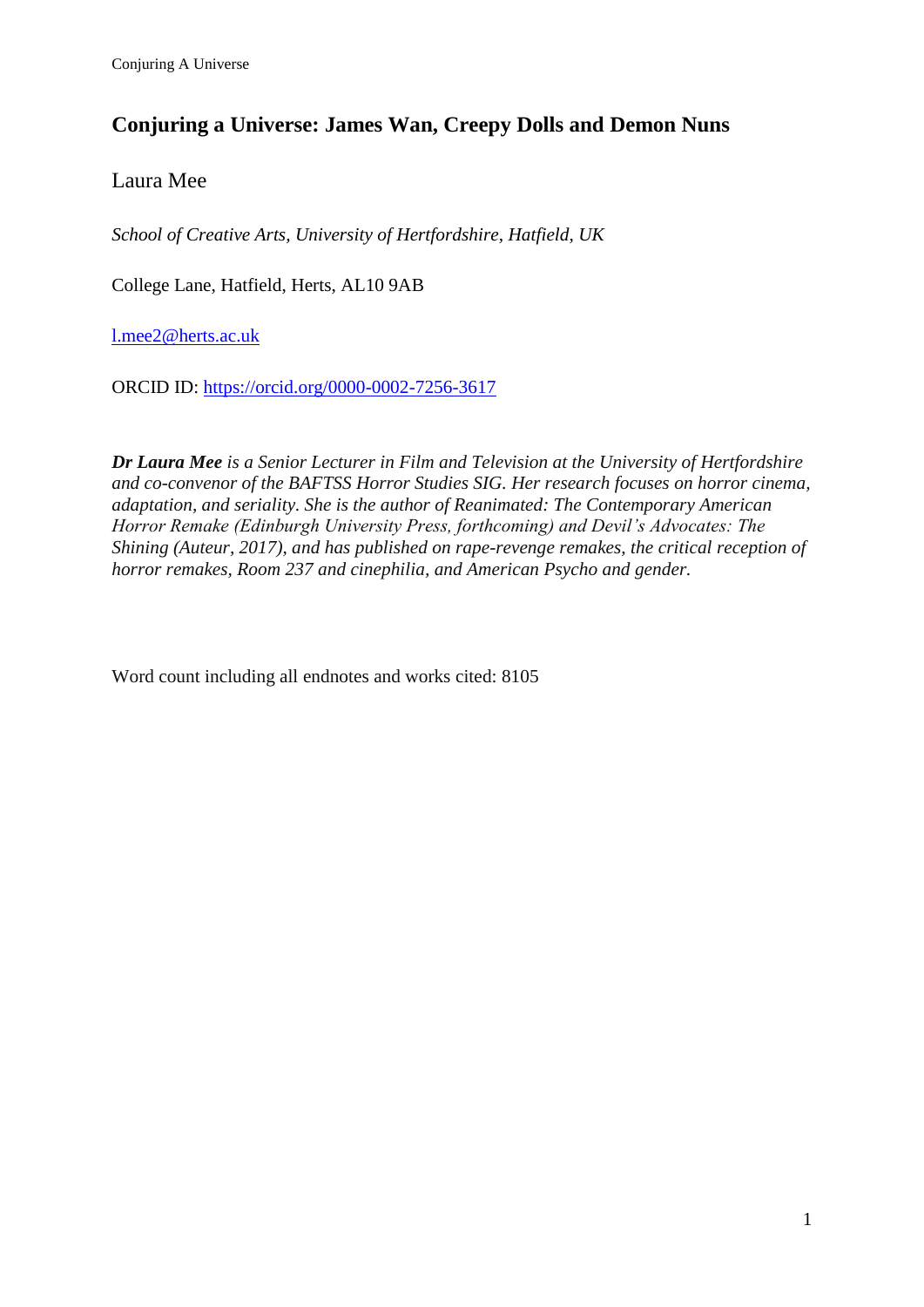## **Conjuring a Universe: James Wan, Creepy Dolls and Demon Nuns**

*The Conjuring* franchise has dominated mainstream horror cinema in the twenty-first century. The success of *The Conjuring* inspired sequels and spin-offs (*Annabelle* and *The Nun*), each beginning further franchise strands. *Annabelle: Creation* tipped the franchise's box office returns over \$1billion, making it the third most successful horror series of all time and "a full-blown cinematic universe that any studio would envy" (Mendelson). At the universe's centre is writer/producer/director James Wan, whose reputation has shifted from an uncomfortable association with "splat pack" horror as co-creator of the *Saw* series, to a blockbuster horror auteur (Bernard). Wan's particular brand of contemporary Gothic, favouring demonic possession and haunted houses over shock and gore, connects the Conjuring franchise with other films including *Insidious* and *Lights Out*, and his involvement is promoted with each new instalment, anchoring every film to his original. This article charts the expansion of *The Conjuring* series, examining how its connected characters, narratives and aesthetics contribute to a worldbuilding approach which builds on its popular origins by way of Wan's status. This contemporary horror universe is marketed as a complex, evolving auterist creation weaved from a single, central source—and is deliberately distanced from the idea of a calculated, producer-led franchise.

Keywords: The Conjuring, James Wan, horror, horror franchise, seriality, worldbuilding

*The Conjuring* opens with a prologue in which a group of terrified flatmates recount a haunting story to paranormal investigators Ed and Lorraine Warren (Patrick Wilson, Vera Farmiga). A porcelain doll, "Annabelle", has been terrorising them by inexplicably moving around the apartment and leaving threatening notes. The Warrens explain that Annabelle acts as a conduit for a demon in search of a human host. They take the doll and lock it away in their museum of occult artefacts, a secure room in their home which is blessed each fortnight by a visiting priest. Pre-credit setpieces which introduce characters, story and tone are of course common, and the device is often employed effectively in horror cinema to provide a backstory, an early scare, a first glimpse of a monster or their menace: a young Michael Myers murders his sister in *Halloween*, a highly-billed star is brutally murdered in *Scream*, the zombie apocalypse causes chaos in *Dawn of the Dead*, and a woman flees an unseen force in *It Follows*. *The Conjuring*'s opening serves a similar function, but, watching retroactively,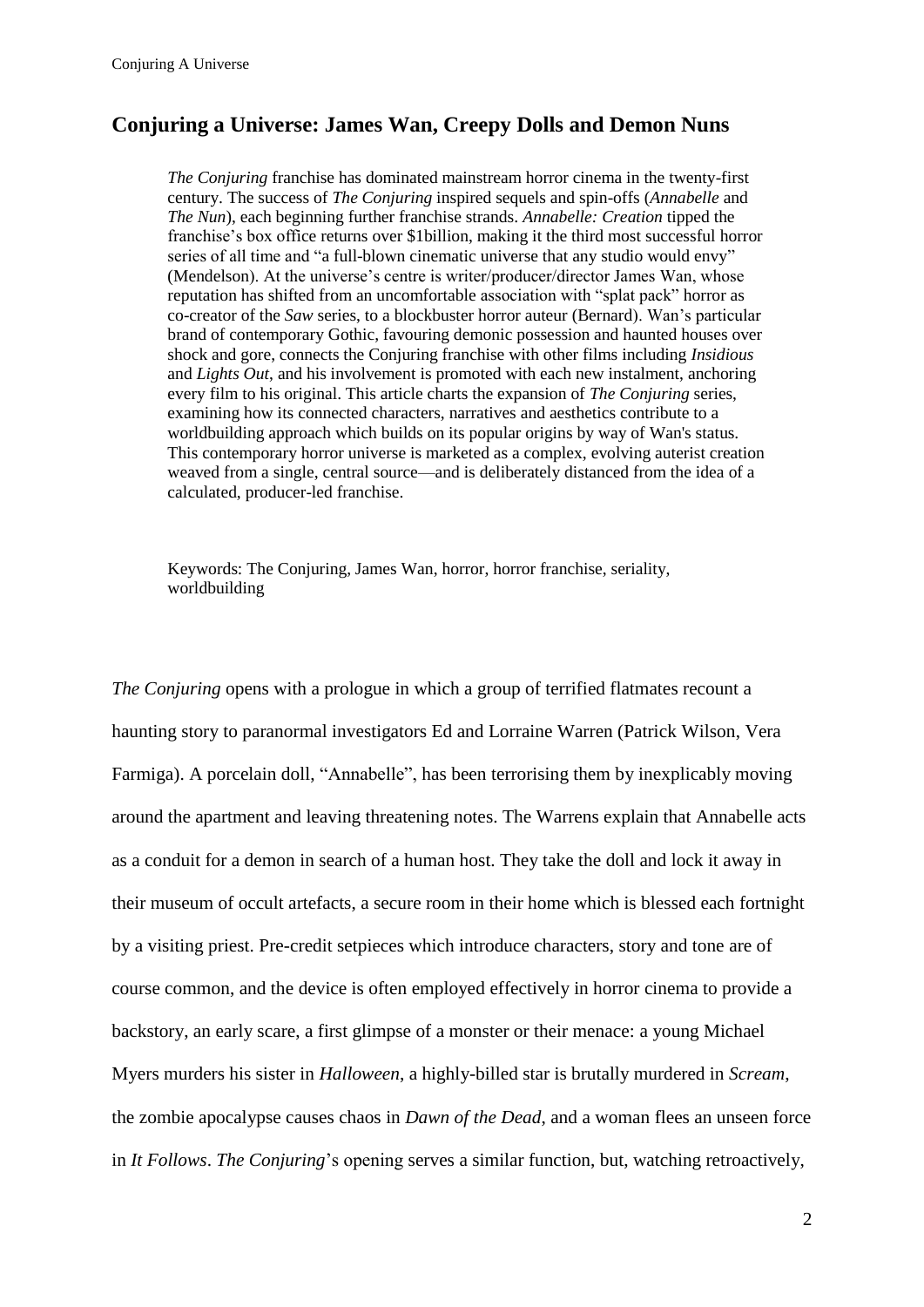it introduces us to the Warrens as the centre of the universe eventually spawned from the film, while also teasing its first spin-off, *Annabelle*.

*The Conjuring*'s success resulted in the quick development of this second feature—a stand-alone film exploiting a potential new horror antagonist—soon followed by *The Conjuring 2*, a sequel continuing the story of the Warrens and their work. Both were commercially successful (and the *Conjuring* films—unlike *Annabelle*—were critically wellreceived), ensuring additional instalments. Promotional materials for the subsequent *Annabelle: Creation* explicitly positioned the film as "the next chapter in *The Conjuring* universe", and the film's success tipped the franchise over the \$1billion mark, making it one of the most successful horror series of all time and "a full-blown cinematic universe that any studio would envy" (Mendelson). *The Nun* and the in-development *The Crooked Man*, like *Annabelle*, provide spin-off origin stories to flesh out demons introduced in the *Conjuring* films. *The Curse of La Llorona* is loosely connected via the character of Father Perez (Tony Amendola), who features in *Annabelle*, and in *La Llorona* recounts his experience with the cursed doll. *Annabelle Comes Home* brings the doll back to the Warrens, connecting the two series. A second sequel to *The Conjuring*, *The Conjuring: The Devil Made Me Do It* was released in 2021, a year after its theatrical release was postponed due to the COVID19 pandemic.

At the heart of the series is writer/producer/director James Wan, whose reputation shifted in the 2010s from an arguably misplaced association with "splat pack" horror filmmakers like Rob Zombie and Eli Roth, as a co-creator of the *Saw* series, to a blockbuster horror auteur (Bernard). His particular brand of contemporary Gothic, favouring demonic possessions, jump scares and haunted houses over violence and gore, connects the *Conjuring* franchise to a number of other films Wan directed or produced such as the *Insidious* series, *Dead Silence*, *Demonic* and *Lights Out*. This association cemented his horror credentials even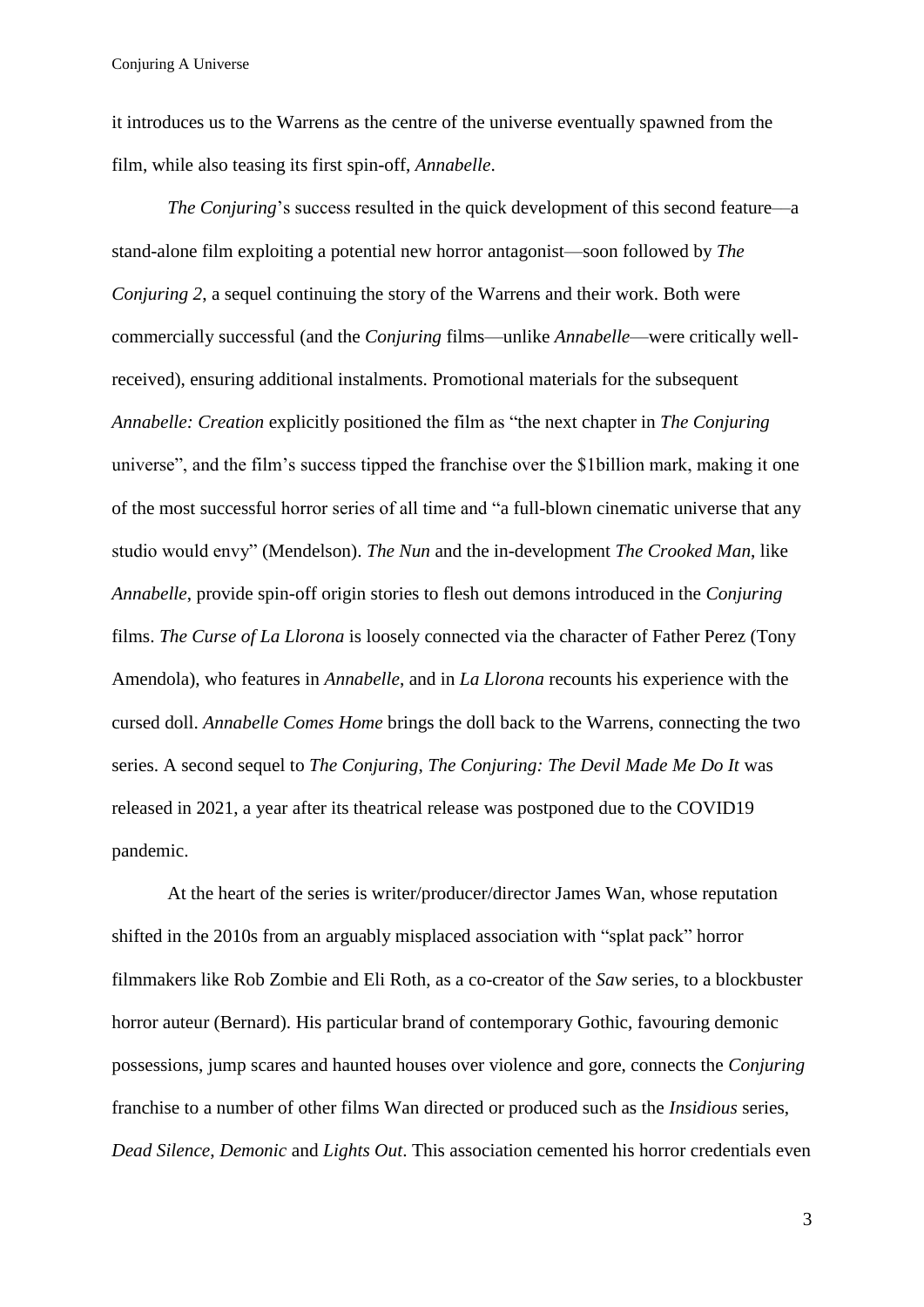as he simultaneously branched out to direct major action franchise instalments *Furious 7* and *Aquaman*. This article considers how *The Conjuring* franchise's interconnected characters and narratives contribute to a worldbuilding model which effectively links a potentially poorperforming spin-off like *Annabelle* to its more popular origins by way of Wan's horror auteur status. Wan's position as the creative anchor of *The Conjuring* universe suggests a codependent relationship between brand and creator; the series became successful in part due to its association with Wan, and in turn his status grew as the franchise developed. As a coproducer for all of the instalments, and with writing credits on many, but as director of just two *Conjuring* films, Wan pushes the established boundaries of auteurism as a model concerned with a "director's cinema", while providing a case study of the filmmaker as brand. The horror universe is, in this case, marketed as a complex, evolving creation weaved by a revered genre auteur, and through this association it is deliberately distanced from the idea of an economically calculated, commercial "franchise".

### **Franchise Worlds**

Opening *The Conjuring* with Annabelle's introduction suggested that the doll would prominently feature in the film, as did posters and promotional images that showed her staring dead-eyed at the camera. Relegating her to the Warren's occult museum instead opened two channels for future serialization—Annabelle's own story, and the dozens of further cases investigated by the Warrens. Each of the countless trinkets, masks, statues and pictures lining the walls and shelves of their archives represent an intriguing story to be told (a concept eventually exploited to its maximum potential in *Annabelle Comes Home*, in which several of the pieces spark supernatural events). A music box blamed for much of *The Conjuring's* demonic activity joins the museum's artefacts in the film's closing moments, as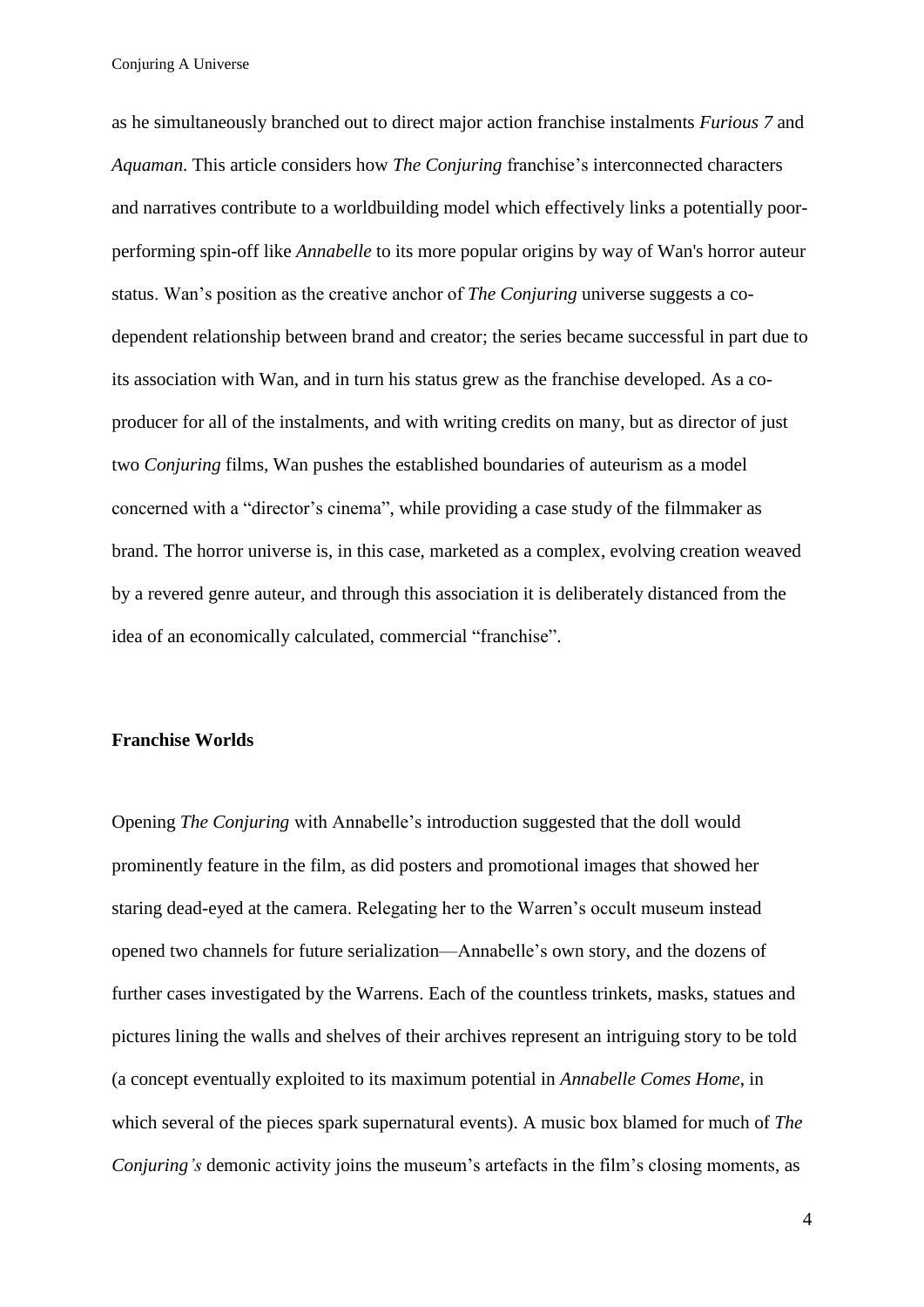does a zoetrope featuring the Crooked Man of *The Conjuring 2*.

To date, the franchise has branched off in three main directions. Firstly, *The Conjuring* and *The Conjuring 2* focus on the Warrens as they investigate major cases of demonic hauntings. In the first film, set in 1971, the Perron family are tormented by the spirit of a witch, Bathsheba, who eventually possesses mother Carolyn (Lili Taylor). In the sequel, set in 1977, the Hodgson family home is seemingly haunted by a former resident, whose spirit is controlled by a demonic nun, Valak (Bonnie Aarons). Secondly, *Annabelle* and *Annabelle: Creation* offer two prequels to the doll's story before it comes to be in the Warrens' possession, each delving further (and more complexly) into its past. In 1967, John Form (Ward Horton) gives the doll as a gift to his pregnant wife Mia (Annabelle Wallis). During a home invasion by their neighbour's estranged daughter and cult member Annabelle, it becomes a tool in her ritualistic suicide. The doll and its inhabitant follow the family to their new home and attempt to possess their new born baby. In a final scene, Annabelle is discovered in an antique shop by a woman who buys it as a gift for her daughter, a nurse setting up the opening scene of *The Conjuring*. *Creation* opens with a toymaker crafting the doll before his daughter dies in a car accident; he and his wife unwittingly make a pact with a demon which moves in to the doll, later tormenting a group of orphan girls staying in their home. It possesses one of the girls, Janice (Talitha Bateman), who flees the orphanage, renames herself Annabelle, and is ultimately adopted by the Forms' neighbours—*Creation* ends with the home invasion seen early in *Annabelle*. *Annabelle Comes Home* connects the strands of the *Conjuring* world back together, opening with a recap of *The Conjuring*'s precredits scene in which the unfortunate owners of the doll hand her over to the Warrens, who secure her in a glass case in their home museum. Lorraine warns Ed that Annabelle is "a beacon for other spirits". Sure enough, while they are away, Annabelle is inadvertently released, activating much of the other supernatural paraphernalia in the house, a premise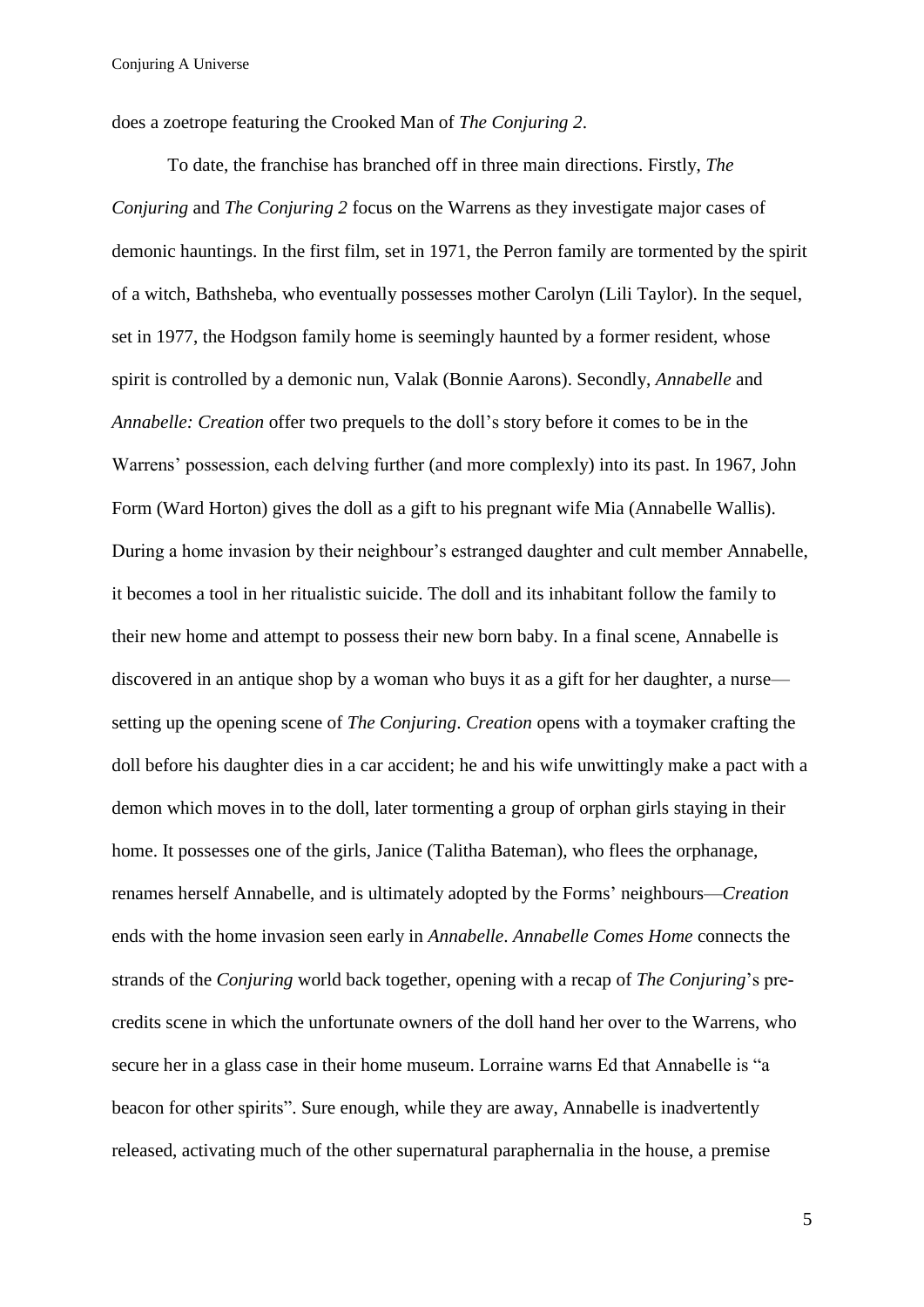described by Wan as '*Night at the Museum* with Annabelle' (in Crow). Finally, *The Nun*  provides an origin story for the demon Valak first introduced in *The Conjuring 2*. The Vatican sends Father Burke (Demián Bichir) and Sister Irene (Taissa Farmiga), a postulant nun yet to take her vows, to investigate an abbey in Romania after a nun takes her own life in suspicious circumstances. They discover the abbey stands atop a gateway to hell, through which Valak enters and takes the form of a nun to deceive and hide among the others. The pair defeat Valak and close the gate with the help of a villager, Frenchie (Jonas Bloquet), who tells Irene his real name, Maurice. *The Nun*'s final scene is a reprise of one from *The Conjuring*: in a lecture two decades later, the Warrens screen footage of their exorcism on a man now revealed as Frenchie—a key scene which connects the two films, but also shows the moment Lorraine first sees Valak, tying together the Conjuring universe's various strands.

As David Church argues, the contemporary film franchise (in horror, as elsewhere) does not consist solely of serial features which contribute to an ever-unfolding linear narrative, but instead is often formed of intertextual instalments—sequels or prequels, spinoffs, remakes and reboots, with merchandise and fan-made videos offering additional content. *The Conjuring* franchise is made up of a number of these interconnected "mutiplicities" (Klein & Palmer): *The Conjuring 2* is a sequel to *The Conjuring*, *Annabelle: Creation* is a prequel to *Annabelle*, itself a prequel to *The Conjuring*, *The Nun* functions as a prequel to *The Conjuring 2* by outlining an origin story for its antagonist, *Annabelle Comes Home* is both a third *Annabelle* film and a sequel to *The Conjuring*, while *Annabelle* and *The Nun* (and the mooted *The Crooked Man*) are also spin-offs from *The Conjuring* and its sequel. While linking to other instalments through the appearance of characters, and tying together narratives in pre-credits, mid- or post-credit and closing scenes, each film also functions as a standalone feature with a self-contained plot. I have argued elsewhere that increasingly, various forms of adaptive serialization often defy neat categorization, or may form multiple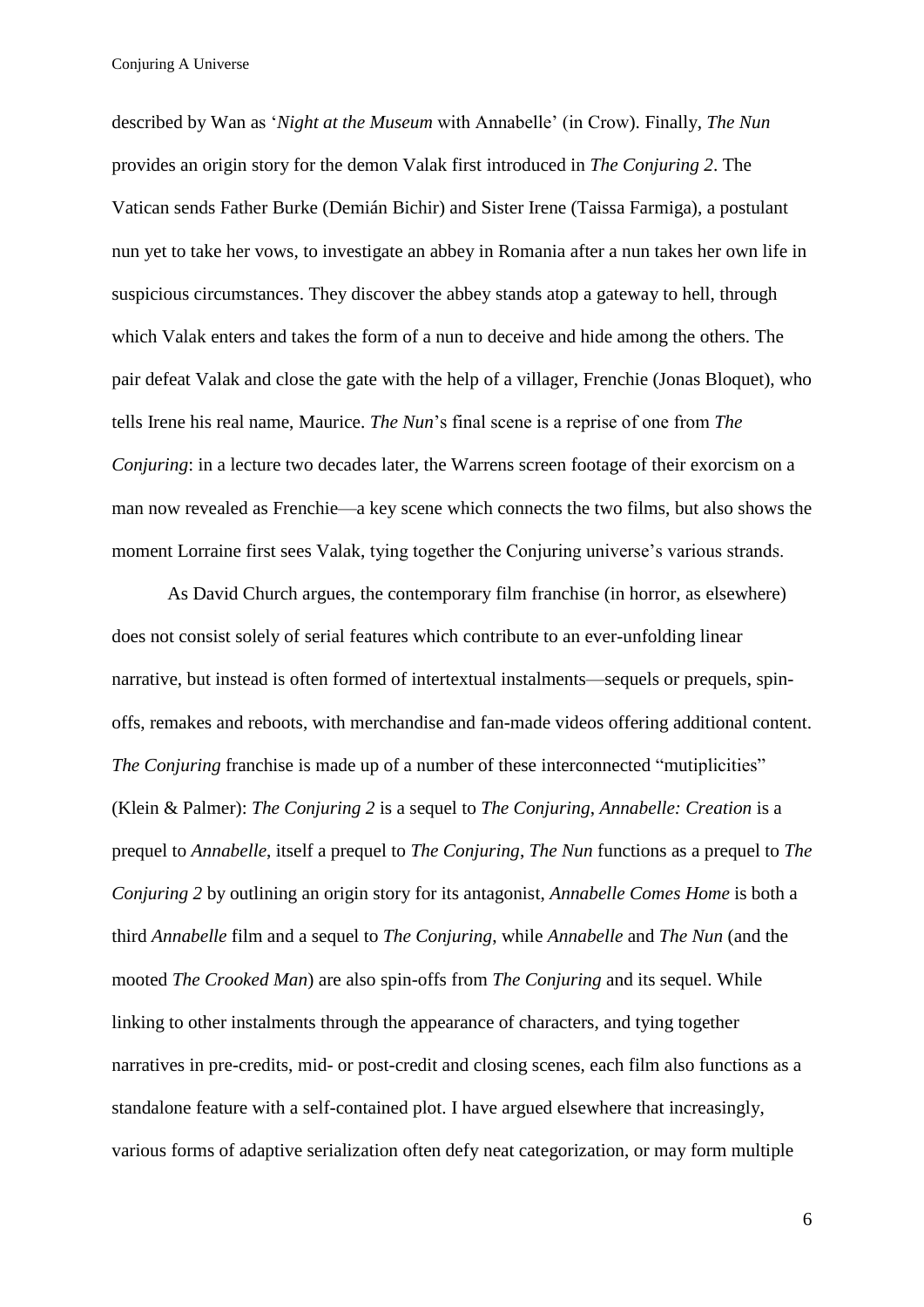roles simultaneously (e.g. prequel and spin-off) due to the intertextual nature of contemporary franchise filmmaking. Rather than attempting to precisely define and categorize such franchise instalments, it is more productive to consider how, in dialogue with one another, the films within a franchise expand that narrative world, each offering a branch to its wider universe and a connection to other instalments, opening avenues for audience experience that are further enriched by paratexts and fan interaction. Franchises are enhanced by each of their overlapping, interconnecting texts, and the connections between instalments are arguably just as significant as the films themselves. New series releases can be characterised as both "an emergent singularity and a part of what has gone before, as an entity for but not entirely in itself, as a textualization that is sufficiently insufficient, never hermetic, but instead always open to extension" (Klein & Palmer 5).

We can, of course, understand franchise storytelling in this way as symptomatic of the age of media convergence, as per Henry Jenkins's model of transmedia (*Convergence Culture*). Jenkins popularised the idea that contemporary media franchises are often dependent on creating and populating new worlds across different spaces and platforms with space for interrelated characters and narratives. Within the context of world building, we can think of *The Conjuring*, *Annabelle* and *The Nun*'s stories and characters as separate yet connected, woven together by a series of narrative "threads" and "braids" (Wolf) which may run concurrently for a time before splitting, connecting with new characters or new stories to form a new part of the fabric from which a larger world is stitched.

In *The Conjuring* series, Annabelle's story begins entwined with the Warrens', before these two threads split to enable them to run parallel, further threads including the nun Valak's also separate, occasionally meeting and interweaving before being pulled back together for the most recent films. These narrative threads rely on "transfictionality"—the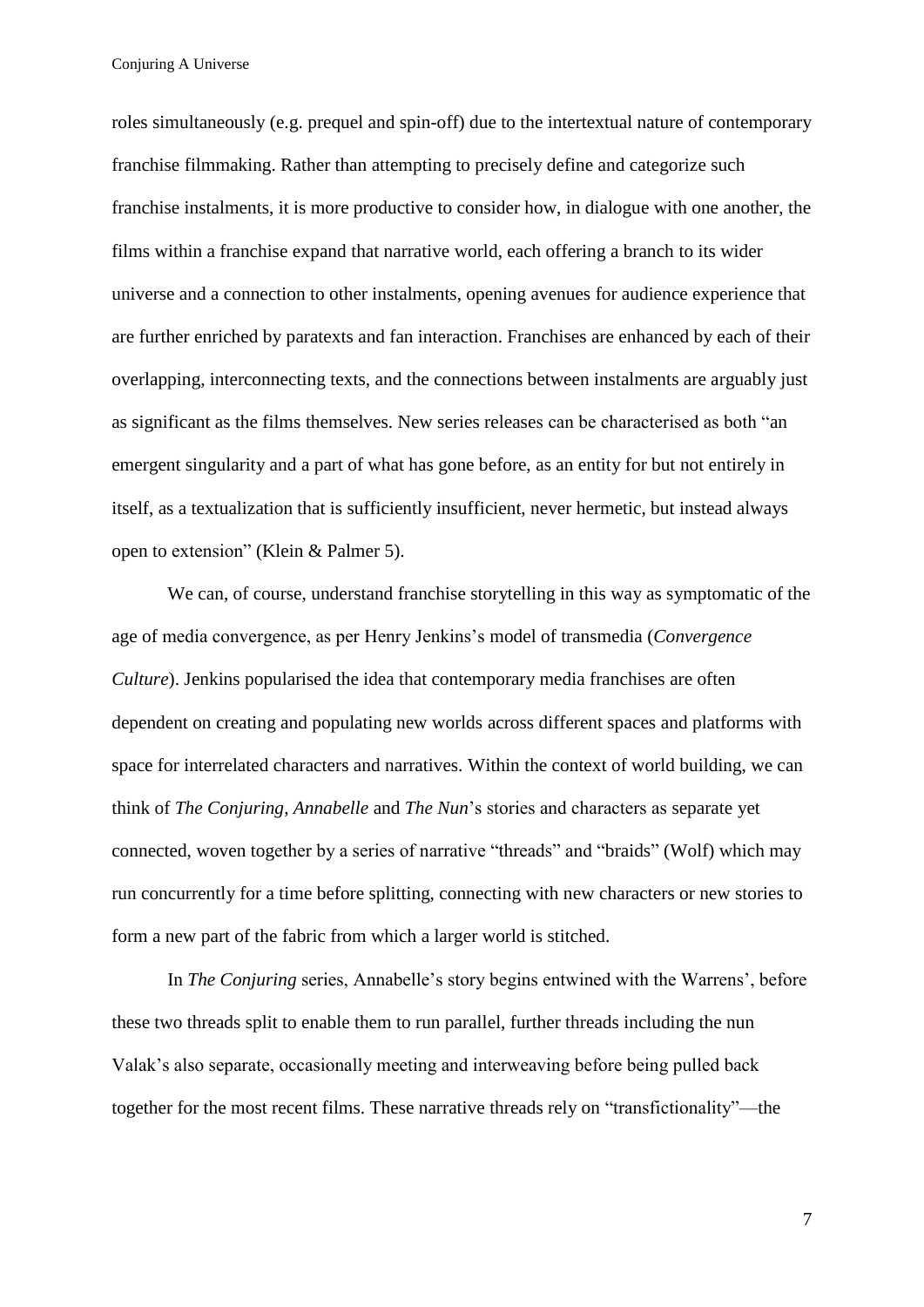interconnection of characters and events in a shared narrative space (Saint-Gelais)—and the variation of textual forms within the franchise. As Mark J.P. Wolf argues:

Series of sequels advance the overarching story of a world, but quite often this story grows into both the future and the past as more and more backstories and stories of origins are developed to explain characters, places, and conflicts (207).

Wolf's work, like much on worldbuilding, focuses on the expansive, imagined realms more common to science fiction and fantasy, such as *The Lord of the Rings*, *Game of Thrones* or *Star Wars* (see also Harvey, Boni, Scolari et al.), or story worlds which are connected to our own but feature fantastic additions, such as the Marvel cinematic universe. By comparison, *The Conjuring* world is modest—a handful of films, set in real-world locations, partly based on real-life characters—but nonetheless it occupies an ever-expanding horror-fantasy universe haunted by supernatural monsters and demons who interact with each other, and connected by key protagonists.

Beyond its films, a franchise's various paratexts—trailers, promotion, merchandising—have further "considerable power to amplify, reduce, erase, or add meaning" (Gray 46) to existing texts and the worlds which they occupy. *The Conjuring*'s posters centralize Annabelle, cueing expectation of her prominence in the film and legitimising the spin-off, and Valak is featured in a post-credit teaser for *The Nun* at the end of *Annabelle: Creation*. These additions not only work as advertisements for future instalments, but also strengthen the connections and interactions between the films. This "commodity braiding" (Freeman) functions similarly to Wolf's "narrative braiding", intertwining ancillary material with narrative threads. VR or 360 degree videos for *The Conjuring 2*, *Annabelle: Creation*, *The Nun* and *Annabelle Comes Home*, released by distributor Warner Bros. during promotion, encourage further engagement by inviting audiences to explore their respective haunted houses, as does merchandise including Annabelle and Valak collectible dolls. A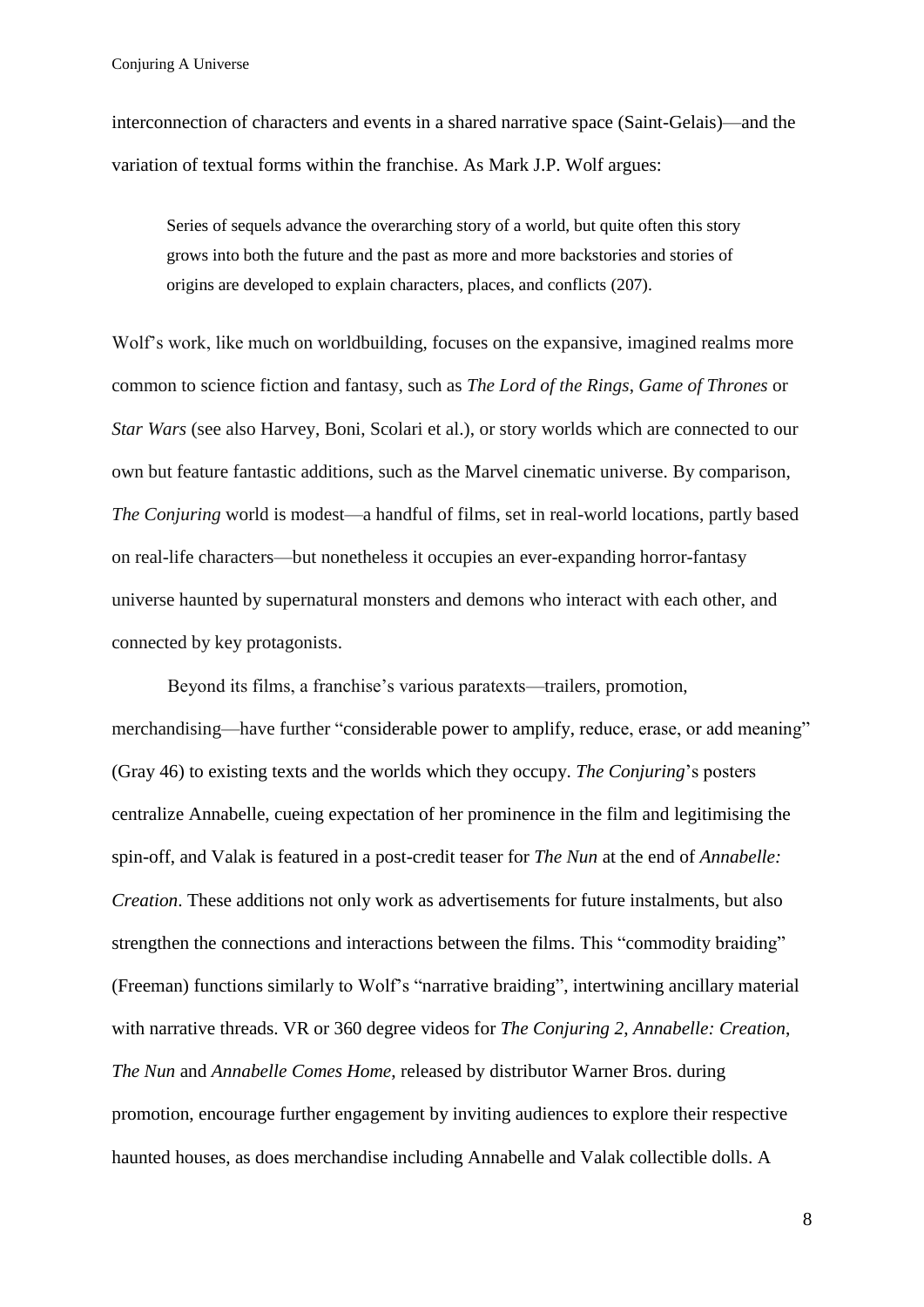competition launched by *Creation*'s producers offered fans the chance to win a trip to LA to meet New Line producers in exchange for creating their own *Annabelle*-inspired short film the winner, *The Nurse* introduces a new monster to the universe—and *Annabelle: Creation*, *Annabelle Comes Home* and *The Nun* websites and social media feeds share fan art. Audience contribution to and interaction with the *Conjuring* world is actively encouraged, and while consideration of the "immaterial labour" (Hassler-Forest) required of their contributions is important, this participation can be understood as part of the "mind games played by the creative and cultural industries to draw us into the serial experience" (Lindner x).

The result of the *Conjuring*'s transfictionality and commodity braiding is that *The Conjuring* can be marketed as a creatively organic, expanding universe, a storyworld with continued opportunities for new instalments, evolved and grown in conjunction with its audience. This is an appealing prospect in opposition to the rather structurally rigid idea of a "series" or the commercially-focused "franchise". As Derek Johnson argues:

Calling something a 'franchise' is not a neutral declaration: it prompts us to think about the media in the same terms that we think about McDonald's. There is a recognition of the industrial basis for that culture and its hyper-commercial, systemic mode of multiplication and maintenance over time. Often that comes with an implied critique as well, where acknowledging something as a 'franchise' product suggests that its existence is based on market calculation more than creative expression. (in Jenkins, *Rethinking the Value*)

This issue is potentially more pronounced in horror cinema. The genre already contends with a general consensus of its supposedly low cultural status, but critics and fans alike have further complained about horror's commercialization via seriality, despite the potential for sequels, remakes and reboots to contribute creatively to an existing franchise or point it in a new direction (Mee). In his book *Media Franchising*, Johnson suggests that the practice,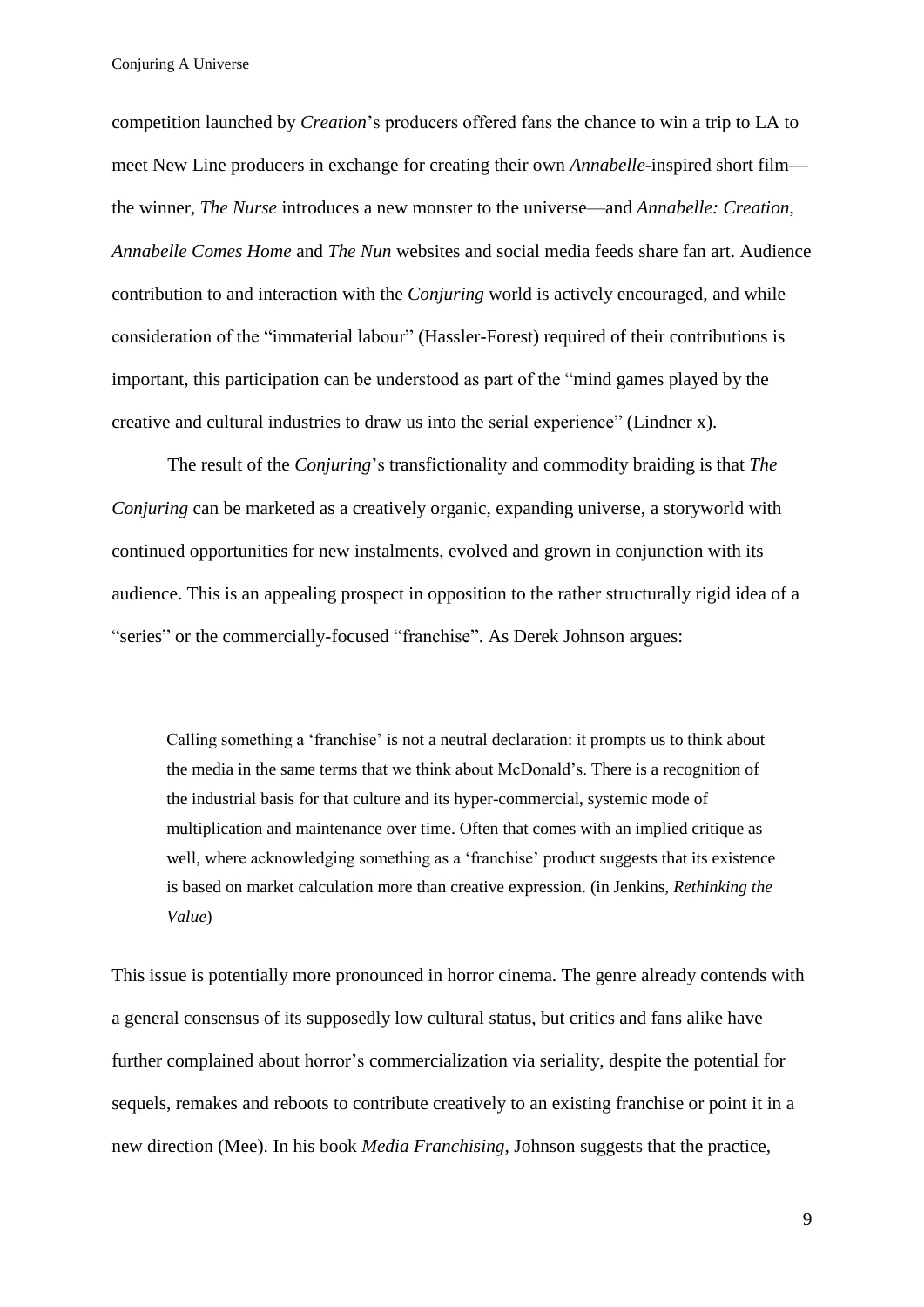despite its connotations, is not solely commercial or economic, but instead the product of interaction between audiences, industry and producers, necessarily complex due to contemporary media conglomeration and globalization. Regardless, the commercialism of franchise entertainment "raises the stakes for media workers to position themselves as creative and as different from all the others that use the same idea or premise or property toward this ongoing commercial end", Johnson argues. This "imperative for differentiation" (in Jenkins, *Rethinking the Value)* is evident in *The Conjuring* world as it is in other franchises, and manifests not only via the construction and promotion of a "universe", but also by retaining an inventor at its centre. Story worlds are usually transauthorial, the expansion of imagined universes relying on collaborative effort beyond their originator (Wolf)—but will often continue to refer to the creator of their origins to signpost canonicity. In *The Conjuring* universe, this authorial architect is James Wan.

#### **Horror auteurs and the James Wan brand**

Wan describes the *Conjuring* world as his own universe (Crow), and has provided an identifiable creative centre around which to brand the series. He directed both *Conjuring* films, as well as co-writing and co-producing *The Conjuring 2*, *The Nun*, *Annabelle Comes Home* and *The Conjuring: The Devil Made Me Do It*, and is credited as producer for *Annabelle* and *Annabelle: Creation*. His horror credentials were initially formed with *Saw*, a low-budget project with a screenplay by friend Leigh Whannell, which achieved unanticipated success due to its inclusion in the so-called "torture porn" cycle of the early 2000s and the pair's initial association with the new American Splat Pack filmmakers like Rob Zombie (*House of 1000 Corpses*) and Eli Roth (*Hostel*). Wan and Whannell have subsequently suggested that they initially imagined *Saw* as a Hitchcockian thriller rather than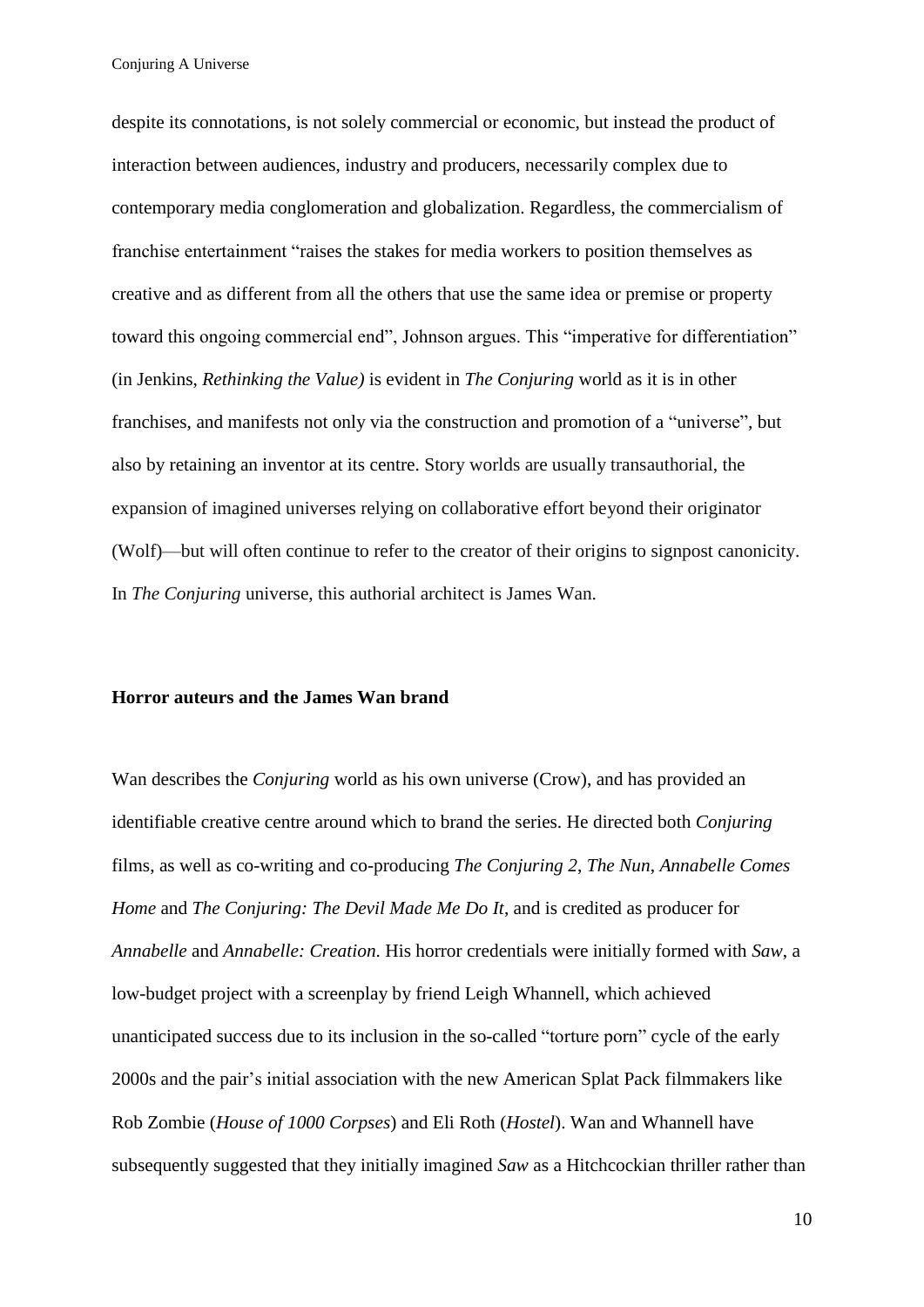a gory splatter film, and resented the way the film (and by association, they themselves) became known for its role in initiating the torture porn trend. Constricted by a limited budget and shooting schedule, the production was forced to rely upon violence over suggestion and suspense in order to appeal to audiences (Bernard 159). The pair distanced themselves from the Splat Pack after *Saw* (while retaining Executive Producer credits throughout the series, and with Whannell writing or co-writing the first two sequels), but continued to work together. Whannell wrote and Wan directed *Dead Silence* before they collaborated with Blumhouse—the low-budget horror studio responsible for the highly successful *Paranormal Activity* series—to make *Insidious* for a reported \$1.5 million. A haunted-house horror much closer to Wan and Whannell's interests, *Insidious* proved profitable, spawning its own franchise with three sequels, and introducing the paranormal style that Wan later captured in *The Conjuring*—his first film without Whannell. Wan's films, and especially the *Insidious*  and *Conjuring* series, exemplify a focus on the paranormal in mainstream horror post-2010, a shift from the visceral violence of horror cinema during the prior decade, and demonstrate the reliable nature of this cycle for studios—*The Conjuring* grossed more than 15 times its budget worldwide (boxofficemojo). Moving away from the torture porn trends with which he was so uncomfortably associated, Wan ultimately became "the most bankable auteur to emerge from the Splat Pack" (Bernard 196).

Contemporary approaches to auteurism have evolved from analyses of stylistic and thematic patterns across a director's work (although these remain central, as I will demonstrate), broadening to consider their films in an industry context and to examine the interaction between branding and reception. Using Corrigan and Grant's models in his study of Wan and the promotion of the *Saw* series, Tyson Wils argues that auteurism now "exists as doxa, as a type of knowledge that is shared by the community at large, which accept it as a normal way of speaking about and representing film and other cultural texts". This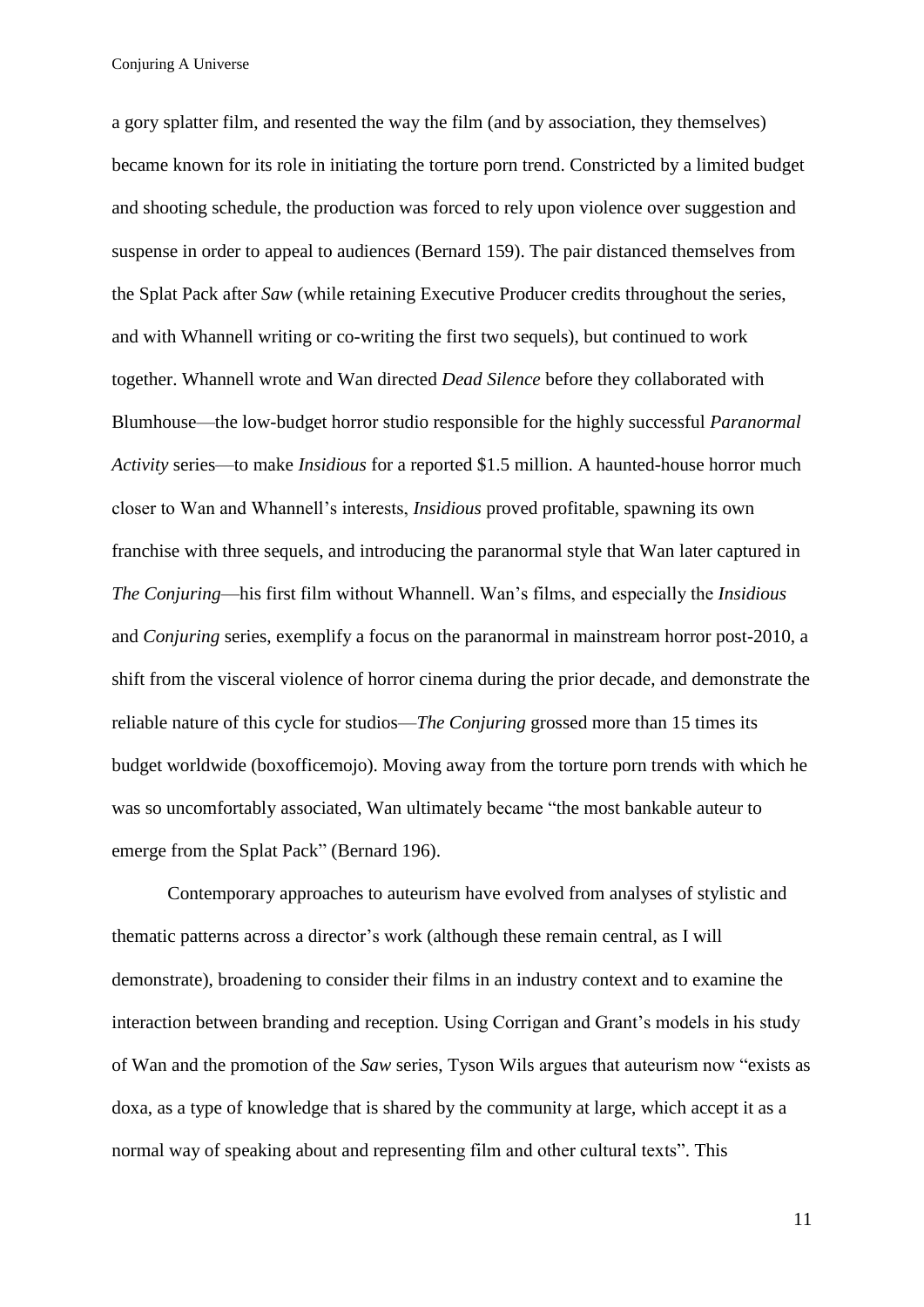knowledge is exploited in film marketing: filmmakers (be they directors, producers, or writers) are promoted as an identifiable brand, used to differentiate and distinguish various texts among overcrowded, instantly accessible media platforms. It is further employed in dialogue with audiences, Wils argues; this is evident in the marketing of *The Conjuring* films as discussed earlier, and in sustained promotion for *Saw*, where audiences were encouraged by Wan and Whannell to engage in heated discussion about the film on the Lionsgate studioowned *House of Jigsaw* website (Bernard 160).

When it comes to horror, auteurism (or more specifically, the filmmaker as brand) serves a further purpose. Wils suggests that "one dominant motivation is the usefulness of auteurism for negotiating the complicated field of mass *and niche* entertainment" (my emphasis). Similarly, Joe Tompkins argues that "auteurism operates as a form of product differentiation that contributes to the cult status of horror cinema" (204), identifying a pattern of marketing horror through its association with directors which began with key 1970s figures such as Wes Craven, Tobe Hooper and George Romero, then seen as examples of progressive filmmakers working outside of the mainstream, subverting ideological and formal generic norms. This was of course during a period of American filmmaking which romanticized the concept of the auteur and their "independent" approach to directing. As Tompkins and others have argued, the tendency to enshrine genre films of the 1970s as auterist, anti-mainstream art ignores both changing practices in production and distribution, as well as a more commercial purpose for the auteur model whereby filmmakers became appealing brand names, their association a promise of "quality" (in whatever subjective form that takes) and an identifiable, marketable selling point. Horror cinema remains a director's genre, with fans encouraged via horror sites, magazines, conventions and festivals to seek out a filmmaker's work: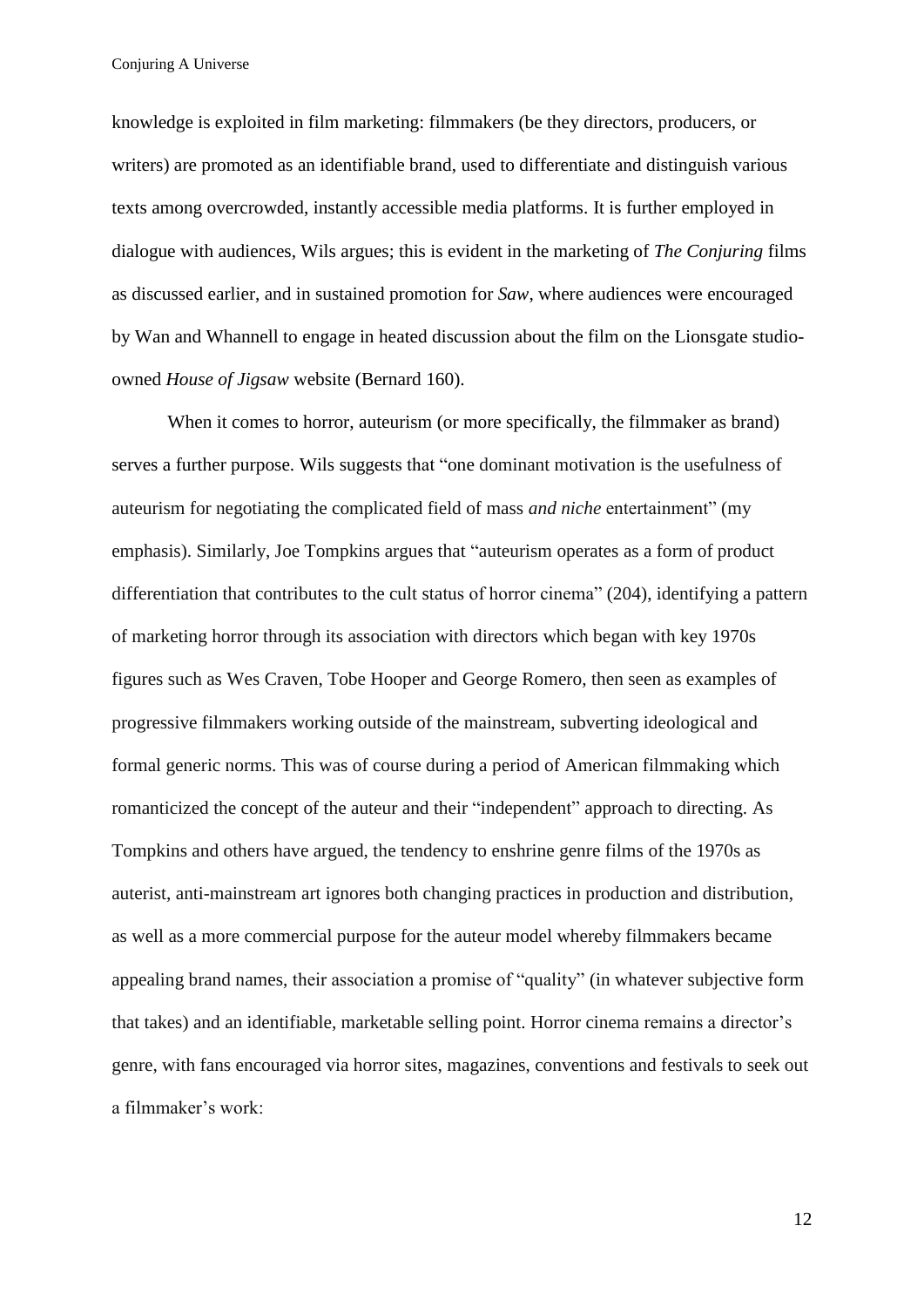Today, a director who makes one or two moderately interesting horror films is quickly labelled a 'horror auteur' […] this is at once a fine instance of the marketing of auteur nostalgia, and a further indication that the contemporary horror director's auteur status remains circumscribed by genre' (Bernadini, in Tompkins 207).

James Wan's work is comparatively more mainstream than the filmmakers in Tompkins's case study of the splat pack, whose packaging as genre "auteurs" he likens to Romero et al—Zombie, Roth, and Alexandre Aja are included here, but notably Wan is not, supporting Bernard's description of the filmmaker's association with the group as an "uncomfortable" one. Regardless, Wan's genre reputation grew following *Saw*, *Insidious,* and especially *The Conjuring*, and he has proven himself a both a reliable industry figure and a key figure in genre filmmaking for audiences and studios alike. On the one hand, he has garnered a reputation for making suspenseful supernatural films that are popular with horror fans, broader audiences and critics. Simultaneously, he is a dependable box office draw helming three commercial horror series featuring profitable releases, and since directing major Hollywood action films. The launch of his own sci-fi and horror production company Atomic Monster Productions, responsible for all the *Conjuring* franchise entries aside from the original film, plus additional paranormal horror like *Lights Out* and *The Curse of La Llorona*, a *Swamp Thing* television series, upcoming films including Wan's own *Malignant* and a roster of in-development titles including new adaptations of *'Salem's Lot*, *The Tommyknockers* and *Arachnophobia*, further cement his genre status. Deals with studios including New Line and the Chinese company Starlight Media demonstrate commercial shrewdness and the potential for Wan's horror brand's success both domestically and globally (Ford).

Wan's growing status in horror cinema over the last fifteen years—and how this was ultimately tied to a growing *Conjuring* universe—is exemplified in promotional materials.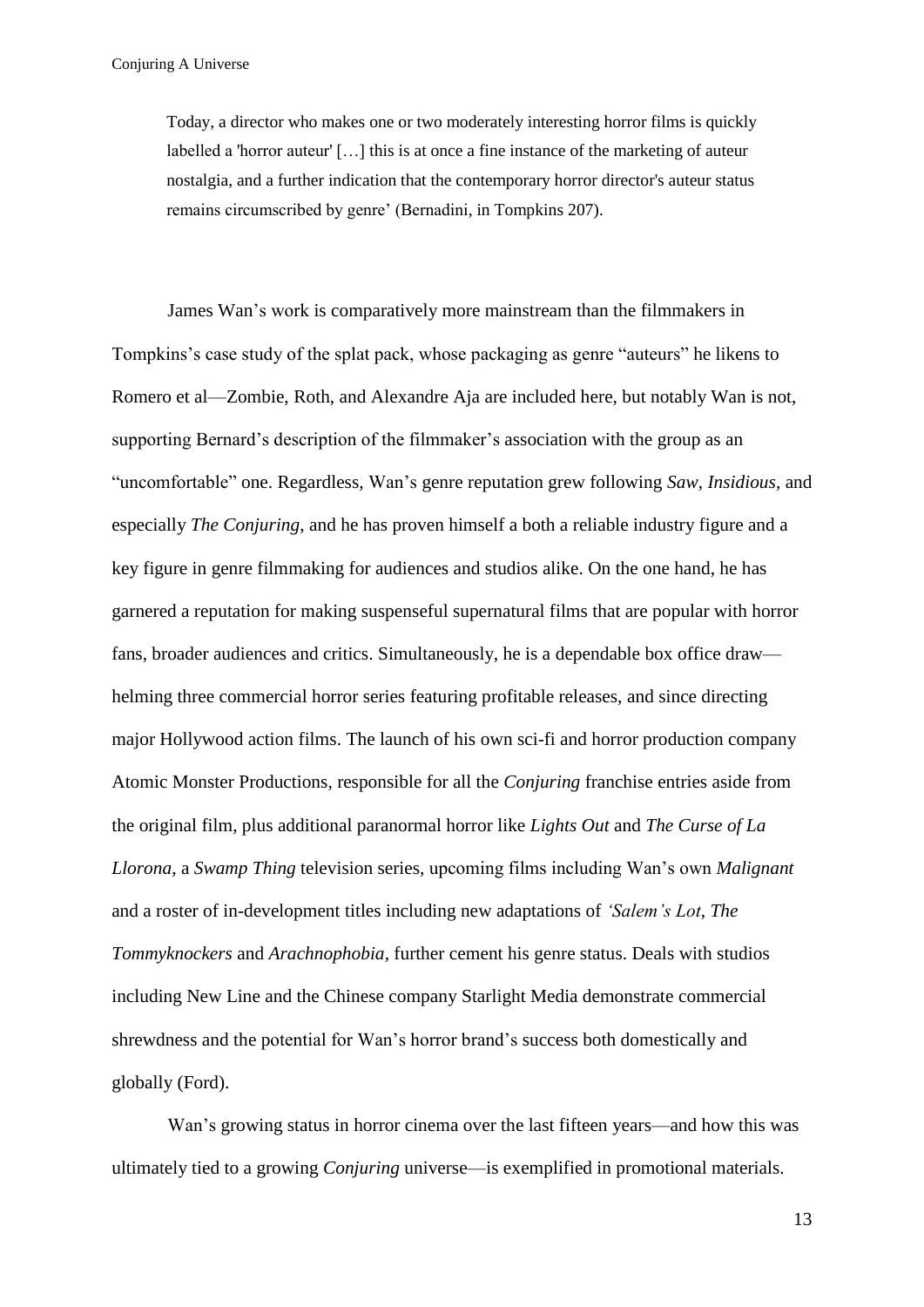Despite the aesthetic and thematic shifts between the films, *Saw* was used as a selling point in marketing paratexts for *Dead Silence* and *Death Sentence*, their posters and trailers announcing "from the director of *Saw"*—linking the films to suggest a brand appeal even before Wan's name was commonly known (and notably, excluding Whannell as writer of these films, thus centralising the brand of the director). Promotion for *Insidious* made a further connection, "from the makers of *Paranormal Activity* and *Saw*2, linking a new franchise with two existing, hugely successful horror series (Wils). By the time of *The Conjuring*'s release, *Insidious* had proved successful enough in its own right to be used alongside *Saw* in promotion ("from the director of *Insidious* and *Saw*"), before *Saw* was dropped completely in marketing for *The Conjuring 2* ("from the director of *Insidious* and *The Conjuring*"), the association now clearly with Wan's supernatural style. When it came to promotion for *Annabelle—*not directed by Wan—the angle of association changed, dropping the reference to filmmakers and instead explicitly positioning the film as a prequel: "before *The Conjuring*, there was *Annabelle*". Later additions to the franchise explicitly connect the films to their wider story world: *Annabelle: Creation* was announced as "the next chapter in *The Conjuring* universe", while promotion for *The Nun* invited viewers to "witness the darkest chapter in *The Conjuring* universe", and Annabelle Comes Home reaffirms the Universe's narrative focus on the Warrens: "Welcome to the home of *The Conjuring* universe". Even the *Annabelle*-adjacent *The Curse of La Llorona* is marketed via its relationship: "From the producers of *The Conjuring* universe". Wan's self-described universe took over as its own selling point, and promotion centres on the expansion of that universe, but this strategy can be clearly traced back to promoting Wan at the helm of the franchise.

*The Conjuring* universe stretches the accepted definition of director-as-auteur. As director, (co-)writer, and (co-)producer, Wan provides an authorial, reliable anchor at its centre, a recognizable creative touchstone around which the films can be located. Despite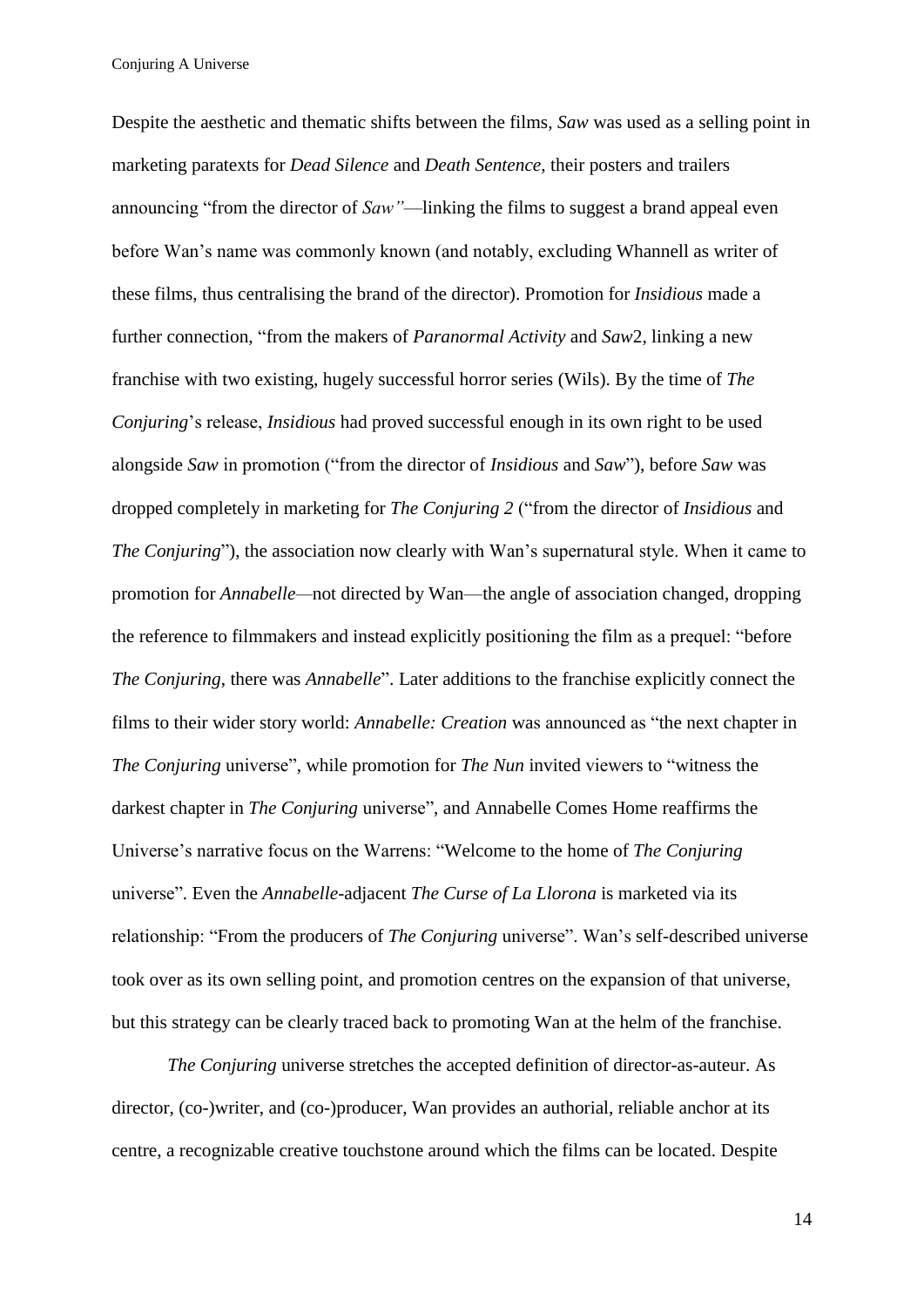only directing a handful of its titles, the world is clearly cued as Wan's, and his involvement shaped this brand appeal. His position as director was used a selling point for *The Conjuring* through connection with his earlier horror films, rather than his name, and linking the *Annabelle* films and *The Nun* explicitly to *The Conjuring* "universe" avoids using the "producer" label in instances where he did not direct, promoting and associating the films as part of a creative universe as opposed to a commercial franchise (*The Curse of La Llorona*'s promotional connection to the "producers of *The Conjuring* universe" is perhaps an acceptable anomaly due to its position on the periphery of the universe, where its potential to be seen as a cash-in arguably matters less). While Wan's significant success in the contemporary horror film industry is apparent, and shaped the success of *The Conjuring* series, promotional strategies appear to foreground the coherence of the universe through a series of textual, as opposed to industrial, connections. In this way, although industry contexts clearly remain significant when considering auteurs as marketable brands, the traditional focus of auteurism—the stylistic and thematic patterns in a filmmaker's work—are of equal importance. Analysing these connections in the *Conjuring* films can tell us a great deal more about the way in which the franchise became a universe.

#### *The Conjuring* **world**

The aesthetic Wan creates in *The Conjuring* and returns to in *The Conjuring 2*—and which Leonetti, Sandberg, Hardy and Dauberman emulate and expand upon with varying success in the *Annabelle* films and *The Nun*—had already been effectively established in *Insidious*. Although the tone of *The Conjuring* is arguably more serious than Wan's previous film, lacking the comic relief of clairvoyant assistants Specs (Leigh Whannell) and Tucker (Angus Sampson) and the camp excess of the final act's journey into the supernatural realm of the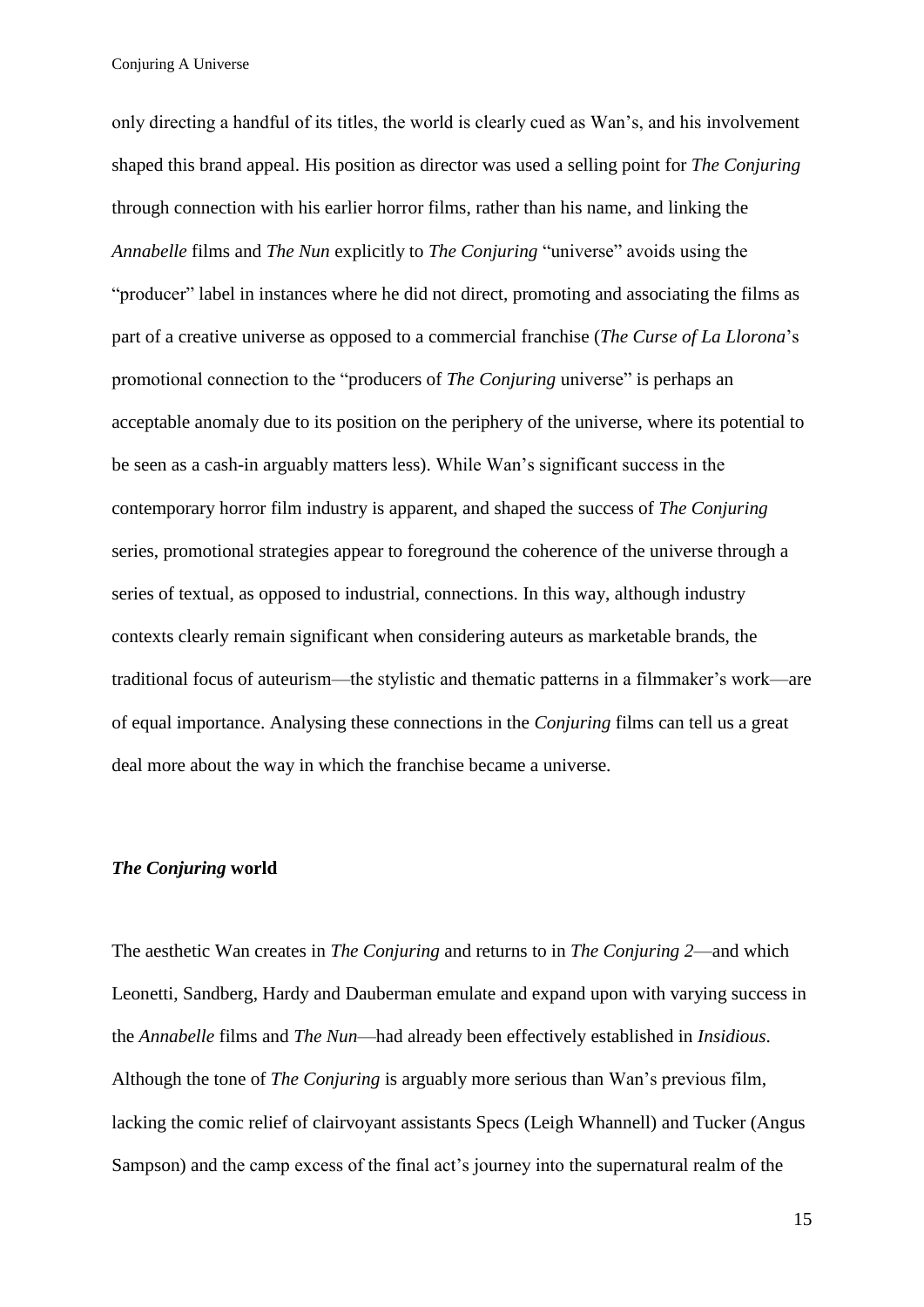"Further", they are still quite similar in style and theme, and the two share additional connections with the other films. All the films with the exception of *The Nun* are set in haunted family houses, a number in new homes (the Warrens' place is even new for Annabelle), and often (expectedly) gloomy, older houses with especially creepy attics, basements or outbuildings. Scares are created through a mix of effective sudden jump shocks juxtaposed with long silences, periods of suspense and subtle, creepy imagery. Patrick Wilson plays protagonists in both *Insidious* and *The Conjuring*, and Joseph Bishara appears as a demon throughout both series, as well as composing scores for *Insidious*, *Annabelle*, *Annabelle Comes Home* and the three *Conjuring* films. Other key crew worked across the two series including John R. Leonetti, who was the cinematographer for *Insidious* and its first sequel before directing *Annabelle* (see Murphy for further examples of these personnel connections). *Insidious* and *Annabelle* feature additional home moves in an attempt to escape demons (while the family of *The Conjuring* are reminded that this is ineffective). Children are frequently threatened by the films' demons, reducing their parents to desperate wrecks in need of help, which arrives in the shape of kindly mediums—Elise (Lin Shaye) in *Insidious*, and clairvoyant Lorraine and demonologist Ed in *The Conjuring*—along with a team of technical assistants.

Building the *Conjuring* world around the Warrens, a real-life husband and wife investigative team tied to famous cases of alleged hauntings in Amityville and Enfield in the 1970s, trades on the appeal of the "true story" in horror, which has long acted as a genre selling point. From loose inspiration (Ed Gein for *The Texas Chain Saw Massacre*), dramatization (*The Amityville Horror*) or total fabrications (*The Blair Witch Project*), an association with historical "real events" might be used to ascribe authenticity to an otherwise questionable story, to reassure audience's reservations around seeing a disreputable film, or to excuse narrative or ideological incoherence (Schaefer, see also Jones, Clayton, and Leeder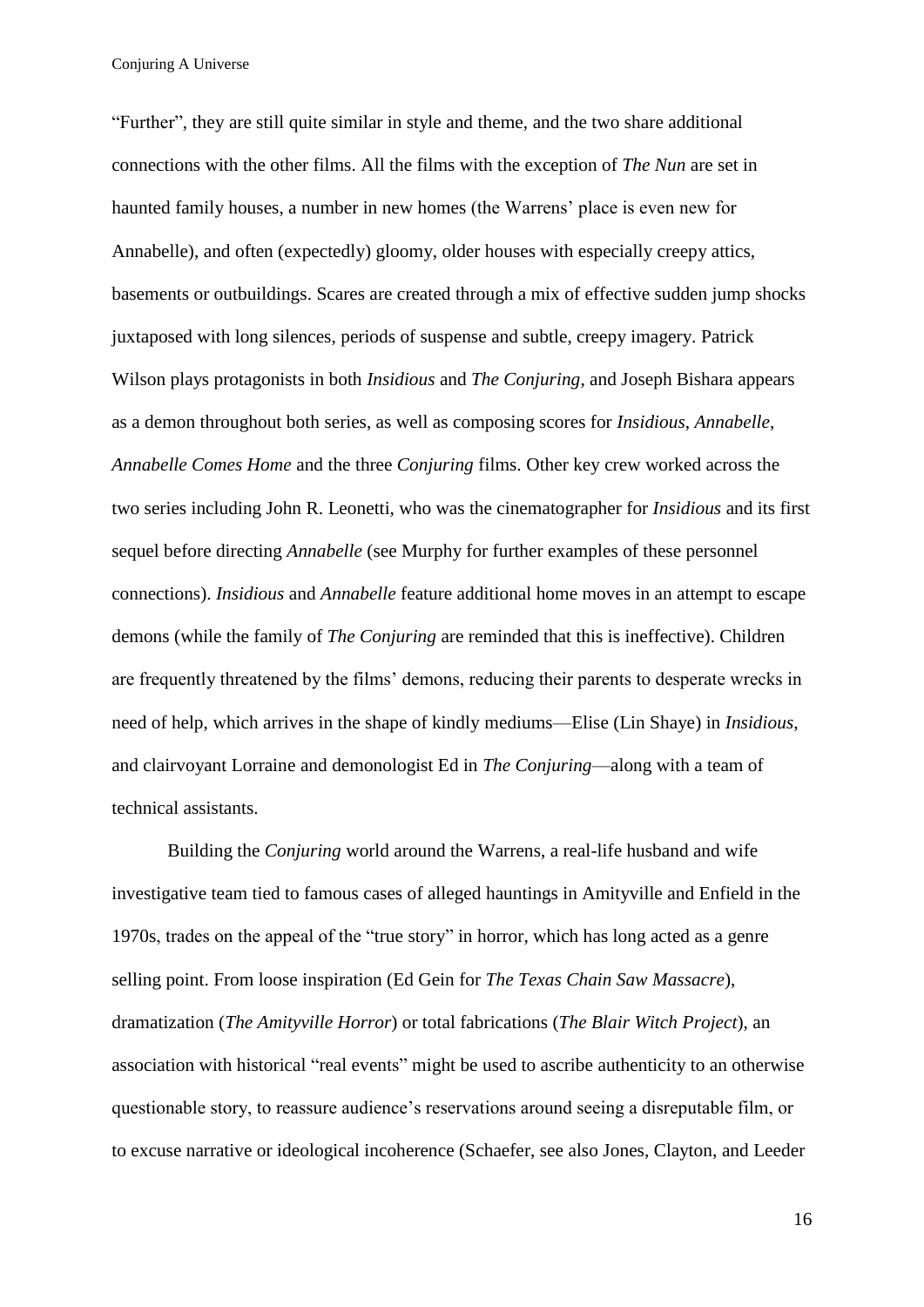for examples). Immediately following Anabelle's opening story in *The Conjuring*, a cut reveals the Warrens speaking to an audience in a lecture hall about the case. There is a fade to black and white and the image changes to resemble halftone newsprint. Scrolling captions identify the characters as real-life paranormal investigators, and the following "true story" taken from their case files, one "so malevolent they've kept it locked away until now" (not unlike *Chain Saw*, touted as "one of the most bizarre crimes in the annals of American history", or *The Entity*, which according to its trailer is the "most extraordinary case in the history of psychic research"). While moving away from the Warren case files, *Annabelle*'s Satanism theme references the 1960s media obsession over cult crimes (and very clearly evokes *Rosemary's Baby*), as well as exploiting contemporary popularization of true crime stories; Mia watches a news report on the Manson murders on the night Annabelle breaks in and attempts to murder her and her unborn child, an act of satanic "violence for violence's sake", according to the detective who later interviews her.

*The Conjuring 2* draws from two Warren cases: It opens with a séance at the Amityville household, in which Lorraine envisages herself as Ronnie DeFeo, a teenager who murdered his family, supposedly resulting in them haunting the house's subsequent occupants, the Lutzes (the focus of *The Amityville Horror*). This scene begins with a shot of the Amityville house's recognizable windows, made iconic by the 1979 film. At once, the film is aligned with both a real-life event, and a notable horror text. But a further opportunity is taken here. The connection of the real crime to the Amityville haunting, and the Warrens, is then extended, by bringing another character into the sequence: still in the midst of a vision, Lorraine makes her way to the basement where she encounters the demon Valak before seeing a premonition of Ed's violent death. This character continues to haunt Lorraine as they arrive in London to investigate the Enfield poltergeist, seemingly the ghost of a former resident, Bill Wilkins. In the film's conclusion, Lorraine and Ed realize that Valak is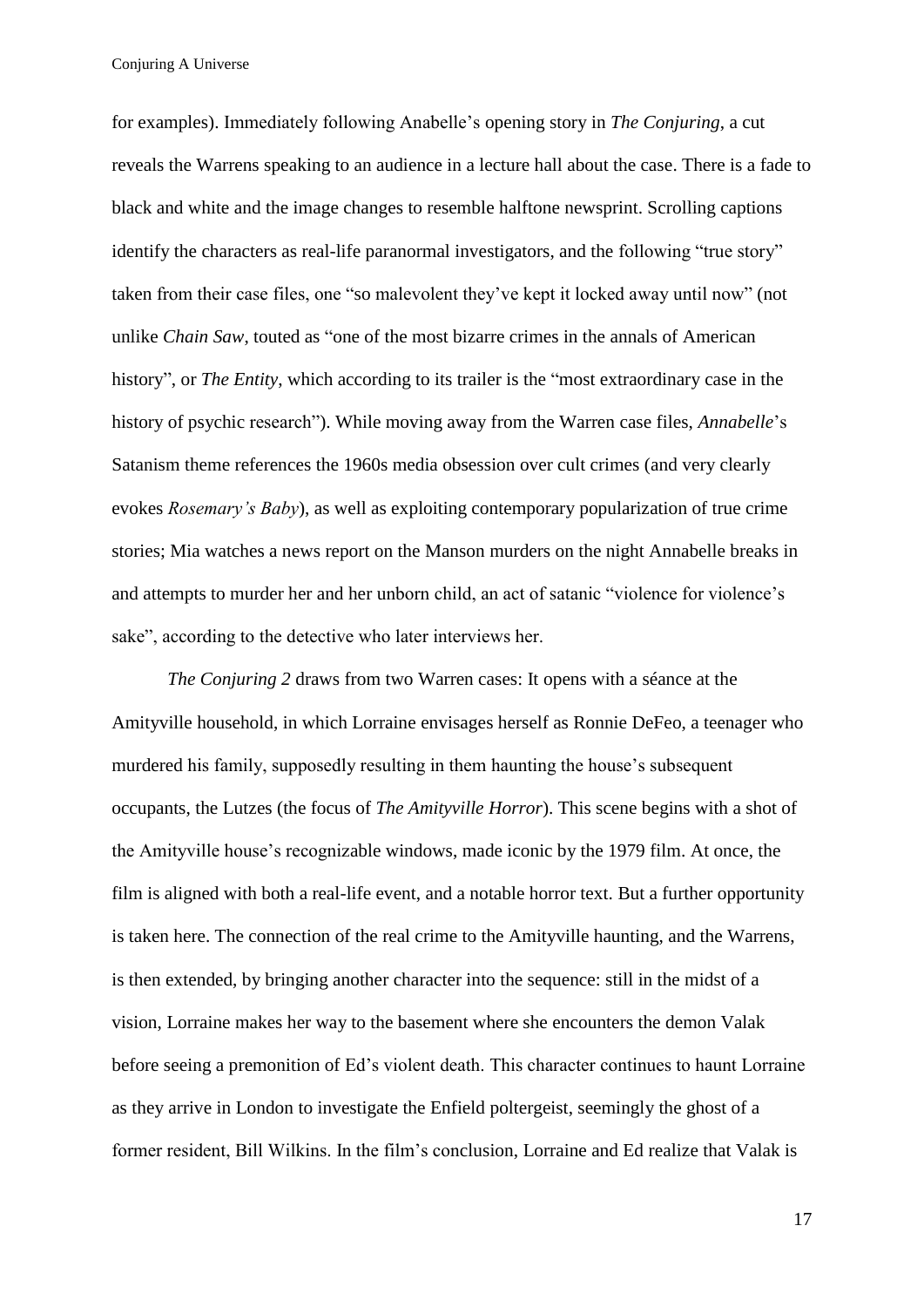responsible for possessing the man's spirit. This is a manipulation of two "real-life" hauntings that the Warrens were tied to, which are pulled together through their fabricated connection to the fictional Valak—condemned to return to hell at the end of *The Conjuring 2*, and then the antagonist of *The Nun*. *Annabelle Comes Home* reaffirms the significance of the Warrens' case file history in its pre-credits scene, as scrolling text reminds viewers "the Warren Artefact Room holds the largest private collection of haunted and cursed objects…while every object has its own terrifying history, there is one artefact that the Warrens deem more malevolent than any other: ANNABELLE comes home". The film ends with a dedication to Lorraine Warren, who passed away shortly before its release. Most recently, trailers and posters for *The Conjuring: The Devil Made Me Do It* promoted its "shocking true story" and its basis in the "true case files" of the Warrens.

Ed and Lorraine form the universe's centre, even when they are not present in its instalments. As protagonists in the *Conjuring* films, their relationship and work provides a steady anchor around which the action takes place. The haunted Perrons and Hodgsons are introduced and developed in parallel with the Warrens' stories, until the couple relocate from their own domestic space to exorcise the troubled family homes of each narrative. In addition to their paranormal expertise, the pair provide calming respite; both films place emphasis on the strength of their partnership, the script earnestly highlights their unwavering love for one another and their daughter, and intense supernatural scenes are juxtaposed with romantic dialogue where the two joke, comfort each other, and remind themselves of their abilities and desire to help others—often couched in a sense of religious duty ("god brought us together for a reason"). In *The Conjuring*, Roger Perron (Ron Livingston) works as a long-distance truck driver, and although concerned for his family, is often away from the house for long periods, leaving wife Carolyn to fend for herself and their five daughters. Carolyn is gradually broken down by the spirit (a witch, Bathsheba) to the point where it easily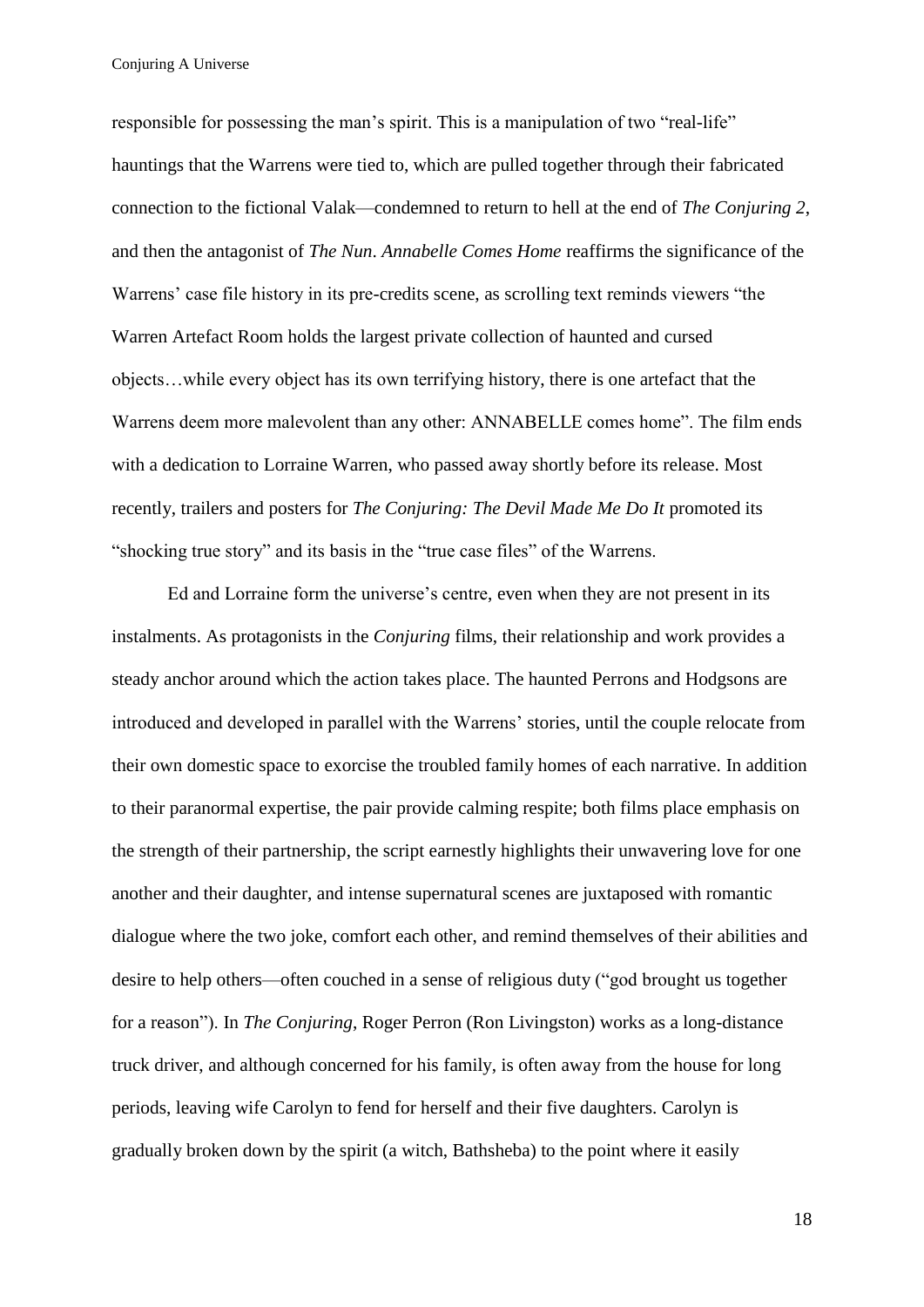possesses her once she lets her guard down. In the sequel, Peggy Hodgson (Frances O'Connor) has been left by a husband who "had twins with the woman up the road", and is also alone with her large family, struggling to cope financially and emotionally. Her two older girls help her take care of the younger boys, but again the stress of the situation and the hauntings leaves a family member, this time daughter Janet (Madison Wolfe), vulnerable to possession. In both cases, the Warrens' arrival brings immediate calm and comfort to the households, often by figuratively healing the fractured family unit—Lorraine maternally protects and builds bonds with the children, and Ed supports or fills the voids left by absent fathers, helping Roger to rebuild a car engine, and leading a sickly Hodgson sing-a-long to Elvis Presley's *Can't Help Falling in Love*. The Warrens are the light to the haunted families' darkness, a very clear marker of good (and God) in the face of all that is evil (and demonic), addressing the trope of the vulnerable and broken family in horror. Bernice M. Murphy further argues that *The Conjuring*, like other examples of 2010s supernatural horror films focusing on family hauntings including *Insidious* and *Sinister*, offers an allegory for the instability and anxiety faced by many middle-class Americans in the wake of the 2000s economic crises, and that the Warrens' comfortably middle class life is in opposition to that of the struggling Perrons'.

While they do not prominently feature in the other films, the Warrens' existence in the story world is often alluded to, and they cameo in sequences bookending other films. Even though *Annabelle Comes Home* is set in their house, they are absent for much of the film's running time. Annabelle and her cohabitants from the artefact room—a werewolf or "Hellhound", a possessed wedding gown, a "Ferryman" who transports the souls of the dead, a haunted television—instead torment their daughter Judy (McKenna Grace) and her babysitter Mary Ellen (Madison Iseman) and friends Daniela (Katie Sarif) and Bob Palmeri (Michael Cimino). But the Warrens return near the film's end and Elizabeth helps Daniela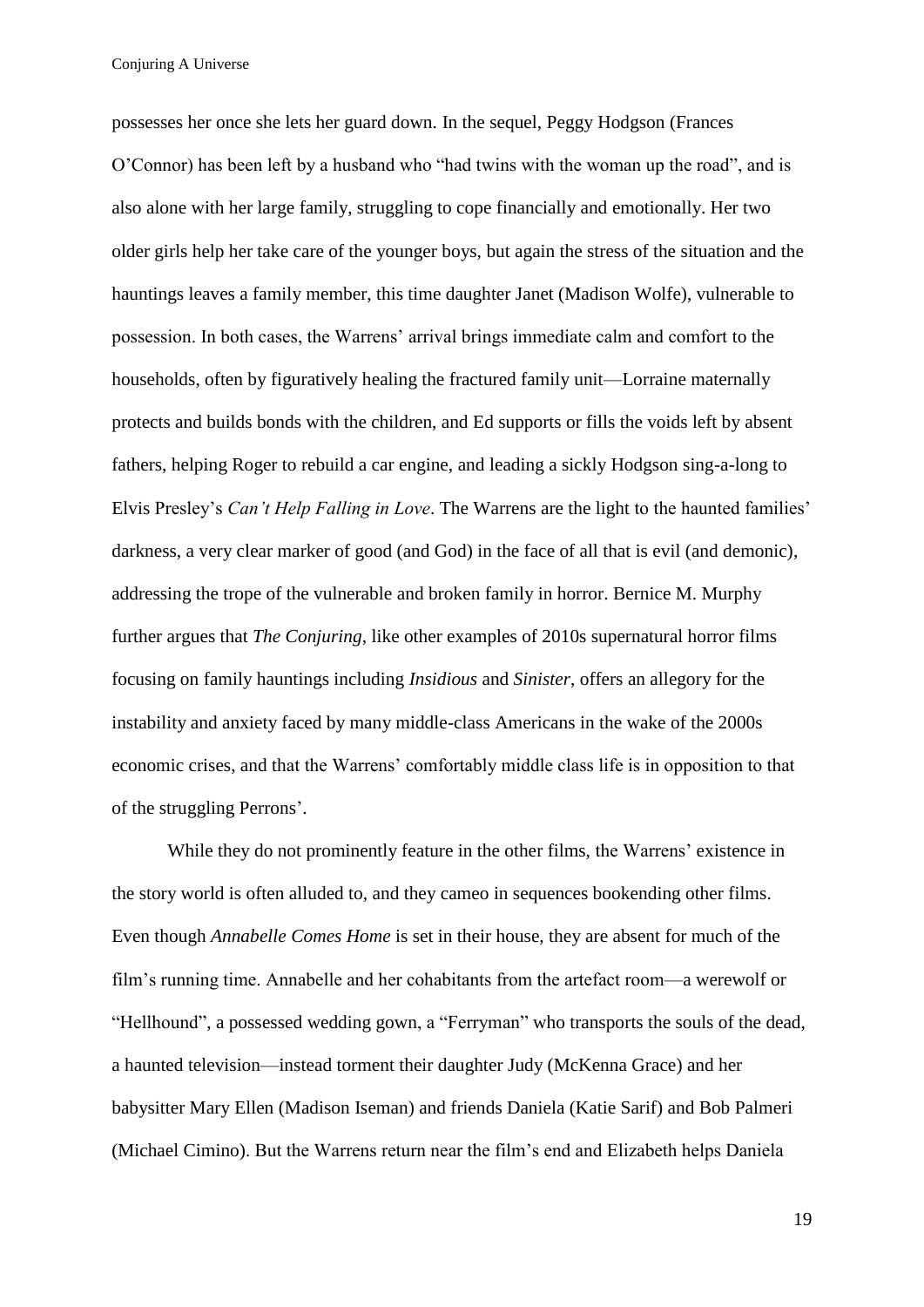connect with her dead father. *The Nun* ends with the Warrens screening footage of Maurice's exorcism, described earlier in this article. *Annabelle* opens with a short clip taken from the beginning of *The Conjuring*, with the flatmates talking to Ed Warren, and later, when Father Perez takes the doll to his church for safekeeping, he tells Mia that he has a connection with a couple who can help. The film ends with a caption confirming the doll was moved to the Warren's safe artefact room, and then a quote from Lorraine: "the threat of evil is ever present…we can contain it as long as we stay vigilant, but it can never truly be destroyed", suggesting the potential for Annabelle to wreak further havoc.

The *Annabelle* films feature intertwined themes of faith and family similar to those of *The Conjuring*. The expectant newlyweds John and Mia are devoutly religious, turning to their priest for advice on the hauntings and seeking support through their church, and *Creation* features a group of orphaned girls who are wards of the Catholic Church, with a nun, Sister Charlotte (Stephanie Sigman) as their guardian. In *The Conjuring*, Ed instructs secular Roger to baptize their children, advising him they'll stand more of a chance against the witch's curse if they embrace faith. Without the religious instruction of the Warrens, the devotion of the Forms and Sister Charlotte instead stands in as the obvious metaphor for religious good in the face of evil. Family units are similarly framed. Just as Lorraine Warren's maternal instincts to protect the Perron and Hodgson children (as well as her own daughter) are tied to her psychic powers and her belief in God, and Valak attempts to possess Janet as a way to "attack [Lorraine's] faith", so too do demons prey on children in *Annabelle* and *Annabelle: Creation*, with families required to pull together despite their broken forms in a display of strength to combat them. Even with the Warrens divided in *Annabelle Comes Home*, Judy promotes the importance of family by defending her mother and father when Daniela seems flippant about their work, and Daniela's motivation for breaking in to the Warrens' occult artefact room (she finds the key hidden behind a framed picture of Christ) is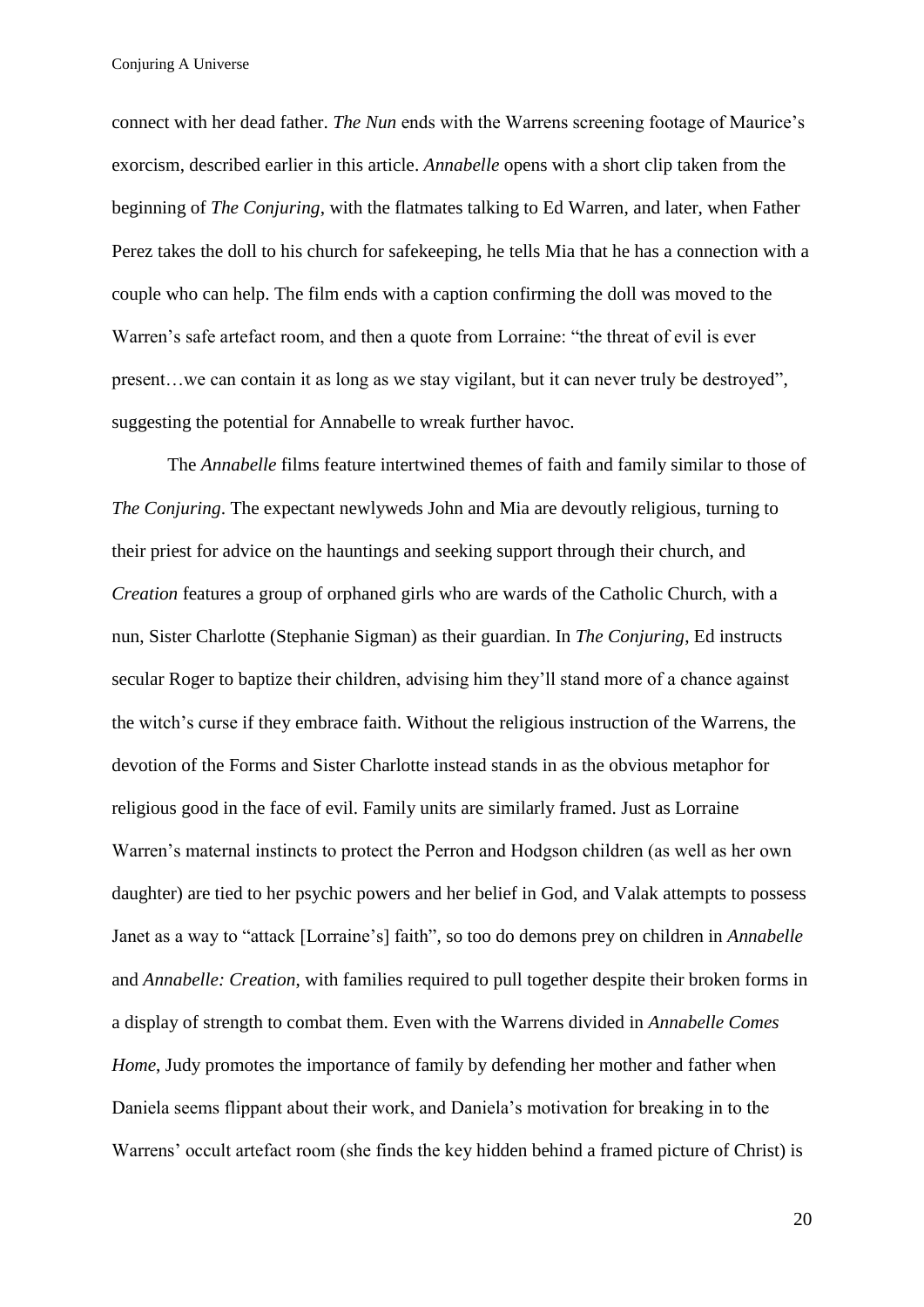to attempt to contact her late father. Elizabeth later reassures her that he is at peace and does not hold his daughter responsible for the accident that killed him.

While families are fractured and faith is essential in the *Conjuring* world, the implications of these themes are perhaps more nuanced than they might at first appear. The stability of the nuclear family is undoubtedly privileged, and not just via the idyllic unit of Ed, Lorraine and Judy. The Perrons are reunited in a scene of celebratory bliss after Carolyn is successfully exorcised, but without a patriarch, the Hodgsons are last seen apart—Peggy talks to neighbours, and Janet sits in the back of an ambulance with Ed as he reiterates Lorraine's earlier advice to the girl about marrying a supportive partner. *Annabelle*'s Mia is frustrated with her husband spending so much time away at work away during the pregnancy and the baby's first months. *Creation*'s girls long for adoption into family homes, and the Mullins' house is a strange, creepy place following the death of their young daughter. In Annabelle Comes Home, Daniela (and especially her younger brother, who bullies Judy at school) are initially presented as troublemakers following the loss of their father. It could be suggested then that the films are somewhat conservative in their surface message—families work better when unified (and preferably nuclear)—but with the exception of *The Conjuring*, in each of the films chosen families and constructed communities provide support. The Hodgson's neighbours offer refuge and play a significant role in solving the haunting, Mia is befriended by Evelyn (Alfre Woodard) who provides comfort and guidance (although Evelyn, an African-American woman who sacrifices herself to save Mia and the baby, is a deeply problematic character archetype) and the Mullins open their broken family home to the girls and their ward. With no family ties in *The Nun* (although casting Vera Farmiga's sister Taissa as the psychic Irene has led to speculation that the two characters are perhaps related), connections instead exist in the sisterhood and the three main characters who work together to overcome Valak. Even in *Annabelle Comes Home*, Mary Ellen, Daniela and Bob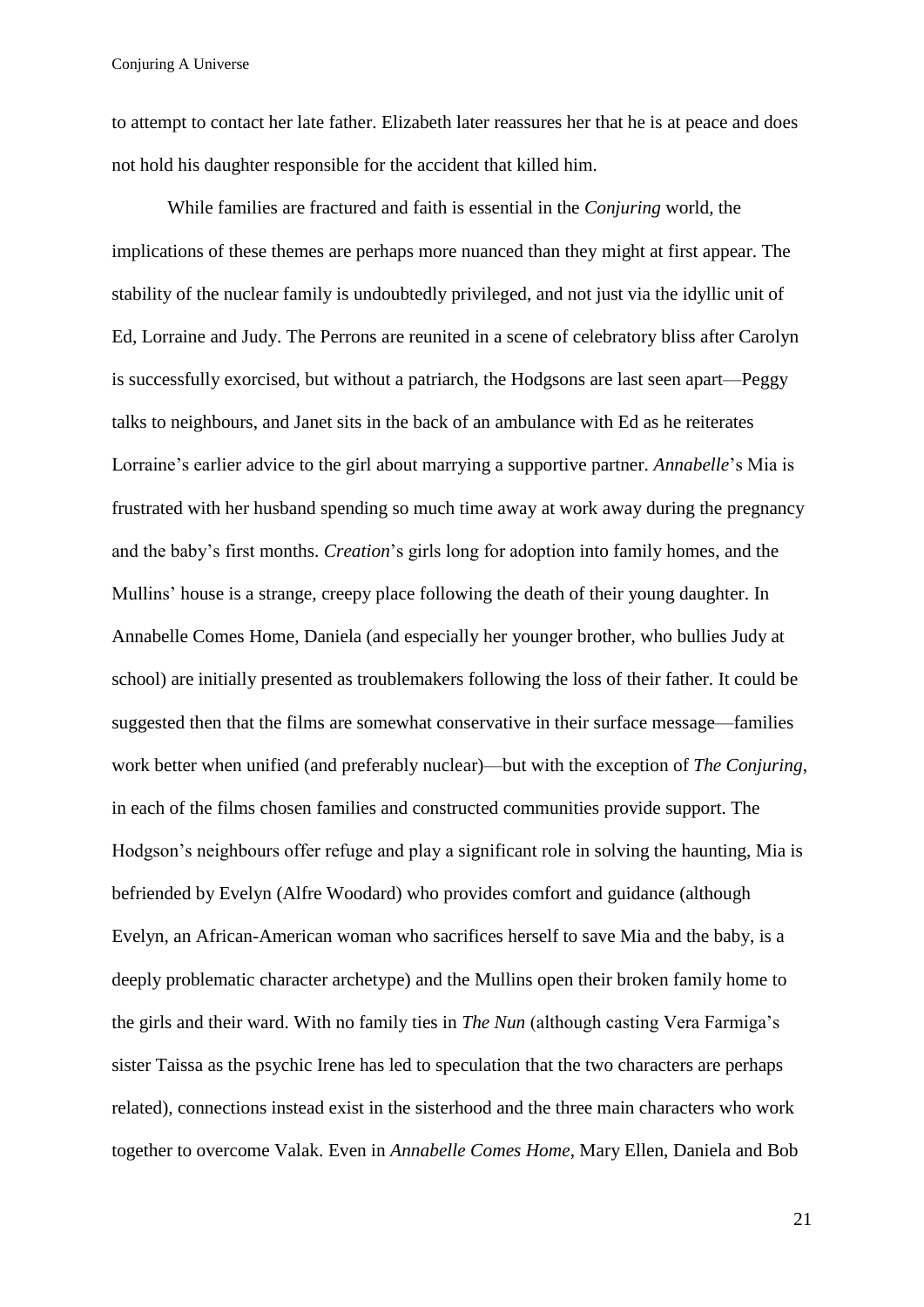1

extend the Warren family to celebrate Judy's birthday at the end of the film. Unified families in the mould of the Warrens are the ideal, but strength is found in other social and community support networks in the *Conjuring* world.

Similarly, while Ed and Lorraine espouse the importance of spiritual devotion, the Church itself is often criticized and, as an institution, fails to sufficiently aid its members through crises. The Church is reluctant to help the secular Perron family, and Ed and Lorraine break convention and risk expulsion by performing an exorcism themselves. The Church has also failed the orphans consigned to the Mullins household in *Creation* after their children's home is closed. The priest of *Annabelle*, despite his best intentions, is unable to help and is overcome by the doll when he tries to lock it in his church. In Janet's room in *The Conjuring 2*, the demon's inversion of countless crucifixes donated by devout neighbours further suggests the impotence of religious paraphernalia. Father Burke of *The Nun* is haunted by visions of a failed exorcism which killed a possessed boy. Finally, Valak is a clear challenge to the piousness of the sisterhood and the effectiveness of religious dedication, and even the most devout nuns cannot defeat the demon. It is implied that Sister Irene is questioning her path, and when she does eventually take her vows it is a necessity, decided swiftly before facing Valak, taking with her a vial containing the blood of Jesus. She uses this to finally send Valak back to the underworld—but as we discover in the closing scene, even the blood of Christ is not sufficient to prevent Frenchie from being marked and the demon returning from hell. $<sup>1</sup>$ </sup>

<sup>&</sup>lt;sup>1</sup> The ethical issues arising from *The Conjuring* films' claims to be based on the "real life" case files of the Warrens (specifically in relation to their conservative Christianity) are addressed by Alexandra West in her chapter "Onward Christian Soldiers: Eyes of Believers in *The Conjuring* (2013) and *The Conjuring 2* (2016)."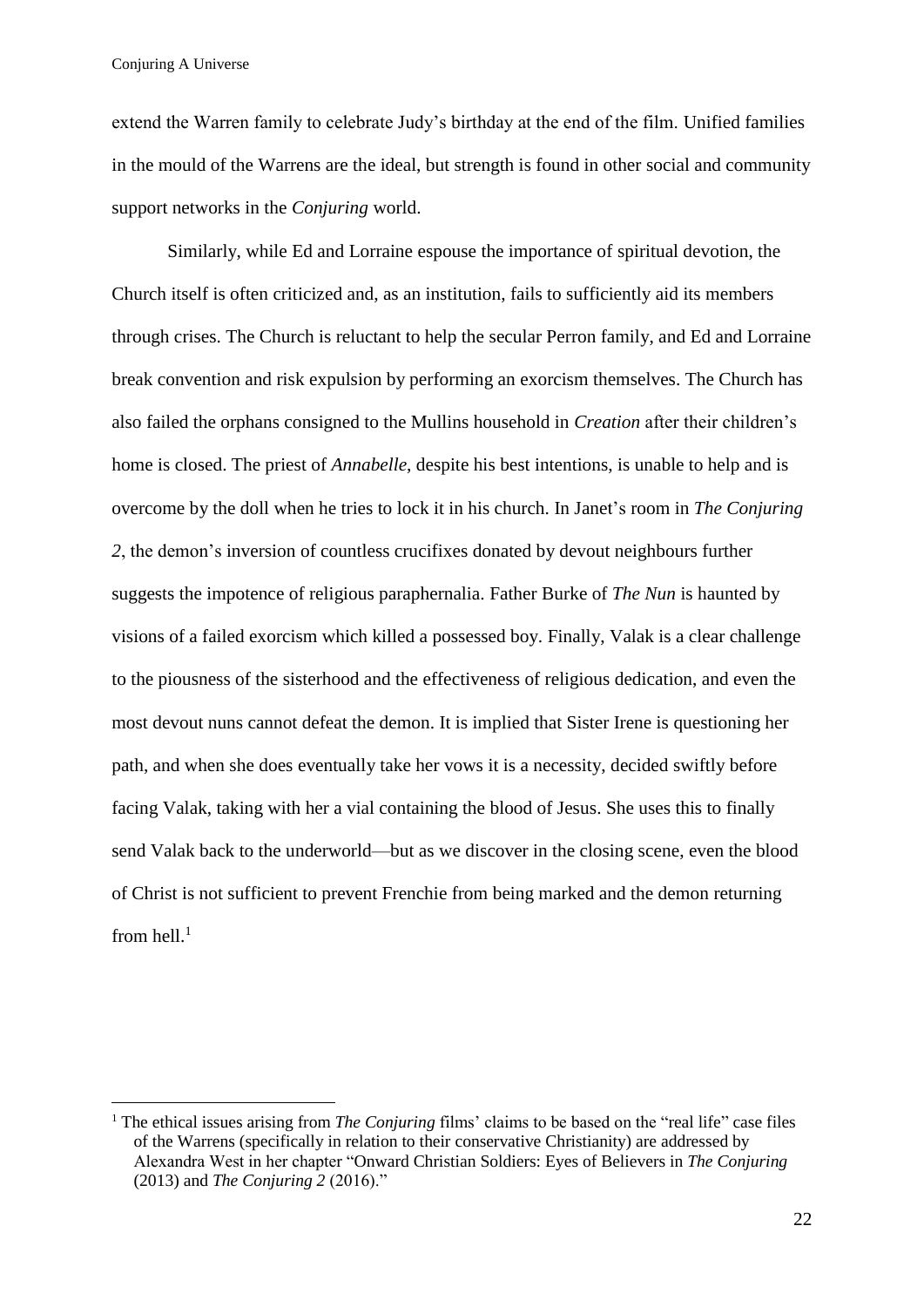## **Conclusion**

The focus on family and faith, the connection of narrative and character to "true stories" and real people, and some shared stylistic tropes, strengthens a sense of thematic and aesthetic unity between the films within *The Conjuring* universe. Combined with paratextual materials and discourse which evolved from direct association with James Wan's work to a more selfcontained form of promotion that nonetheless draws on his established style, the series has been distanced from the idea of the industry-focused "franchise" to an arguably more appealing narrative "universe" branded with a creative authorial focus at its centre. Richard Nowell argues that horror scholarship has often divorced analyses of films and their themes, aesthetics and social contexts from the economic concerns that drive the genre's production, frequently focusing on either text or industry at the cost of ignoring the other. This article demonstrates one way in which these considerations might be brought together. *The Conjuring* universe provides an ideal case study for connecting text and context to consider the ways in which creative choices contribute to commercial strategies by building storyworlds made up of instalments in dialogue with one other. The franchise has evolved to embody James Wan's contemporary gothic brand—a reliably popular contemporary genre staple—providing opportunities for other filmmakers to connect to the series (and to capitalize on Wan's brand by association) and to develop new stories which find intersections with existing characters and narratives, each instalment contributing to its larger whole. The varied supernatural paraphernalia in the Warren's secure room offers countless opportunities for new threads exploring the pair's case files, with potential for further spin offs via the various demons, ghosts and monsters they reportedly encountered, while, as *The Nun* demonstrates, creative opportunities exist beyond the occult museum for the universe to keep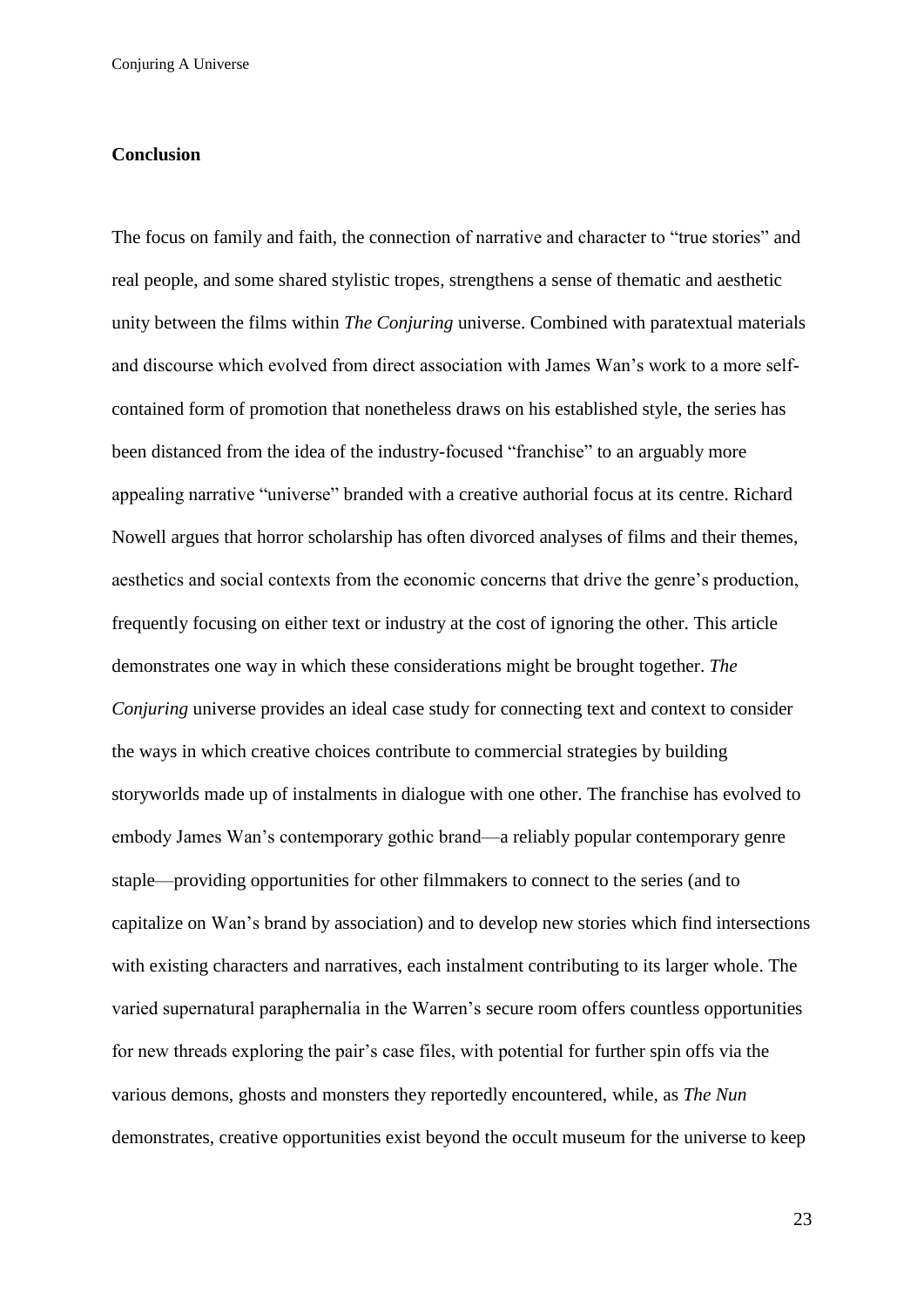on growing.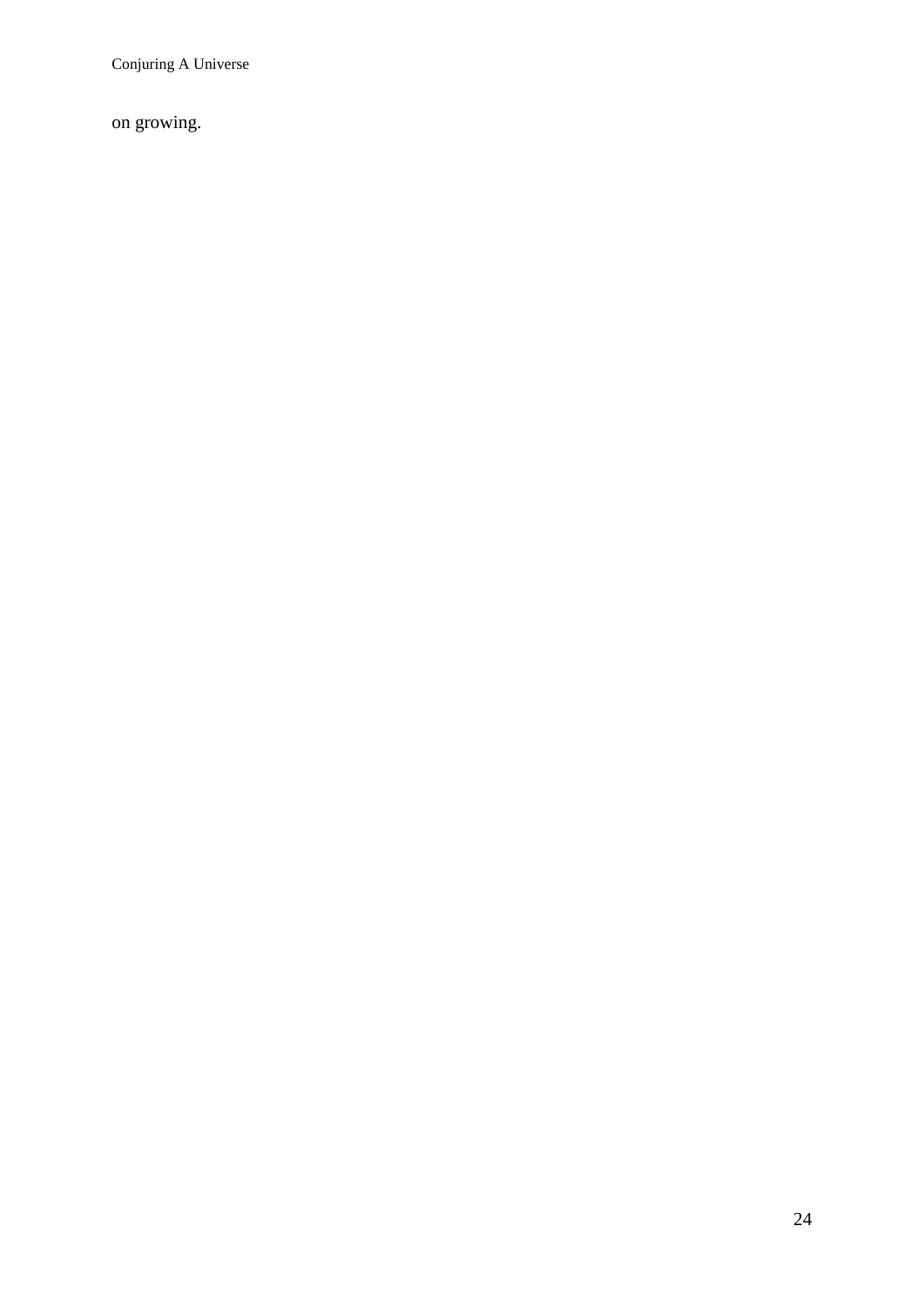### **References**

*The Amityville Horror*. Directed by Stuart Rosenberg, American International Pictures, 1979. *Annabelle*. Directed by John R. Leonetti, Warner Bros., 2014.

*Annabelle: Creation*. Directed by David F. Sandberg, Warner Bros., 2017.

*Annabelle Comes Home*. Directed by Gary Dauberman, Warner Bros., 2019.

*Aquaman*. Directed by James Wan, Warner Bros., 2018.

- Bernard, Mark. *Selling the Splat Pack: The DVD Revolution and the American Horror Film.*  Edinburgh UP, 2015.
- *The Blair Witch Project*. Directed by Eduardo Sánchez and Daniel Myrick, Artisan Entertainment, 1999.
- Boni, Marta. "Introduction: Worlds, Today." *World Building: Transmedia, Fans, Industries,*  edited by Marta Boni*,* Amsterdam UP, pp. 9-28.
- Church, David. "Seriality between the Horror Franchise and the Horror Anthology Film". *The Death and Resurrection Show: Critical Perspectives on the Horror Film Franchise*, edited by Mark McKenna and William Proctor, Routledge, forthcoming.
- Clayton, Wickham. ""Unnatural, unnatural, unnatural, unnatural unnatural" . . . but real? *The Toolbox Murders* (Dennis Donnelly, 1978) and the Exploitation of True Story Adaptations". *Transatlantica*, no. 2, 2015,

<https://journals.openedition.org/transatlantica/7901>

*The Conjuring*. Directed by James Wan, Warner Bros., 2013.

*The Conjuring 2*. Directed by James Wan, Warner Bros., 2016.

*The Conjuring: The Devil Made Me Do It*. Directed by Michael Chaves, Warner Bros., 2021.

Crow, David. "Annabelle 3 confirmed, set in Warren house". *Den of Geek*. 20 Jul. 2018, [http://www.denofgeek.com/uk/movies/59205/annabelle-3-confirmed-set-in-warren](http://www.denofgeek.com/uk/movies/59205/annabelle-3-confirmed-set-in-warren-house)[house.](http://www.denofgeek.com/uk/movies/59205/annabelle-3-confirmed-set-in-warren-house) Accessed 17 Aug. 2019.

*The Curse of La Llorona*. Directed by Michael Chaves, Warner Bros., 2019.

*Dawn of the Dead*. Directed by Zack Snyder, Universal Pictures, 2004.

*Dead Silence*. Directed by James Wan, Universal Pictures, 2007.

*Death Sentence*. Directed by James Wan, 20<sup>th</sup> Century Fox, 2007.

*Demonic*. Directed by Will Canon, Dimension Films, 2015.

*The Entity.* (Directed by Sidney J. Furie, 20<sup>th</sup> Century Fox, 1983.

Ford, Rebecca. "James Wan's Atomic Monster Inks Deal With China's Starlight Media (Exclusive)". *Hollywood Reporter.* 12 Aug. 2016,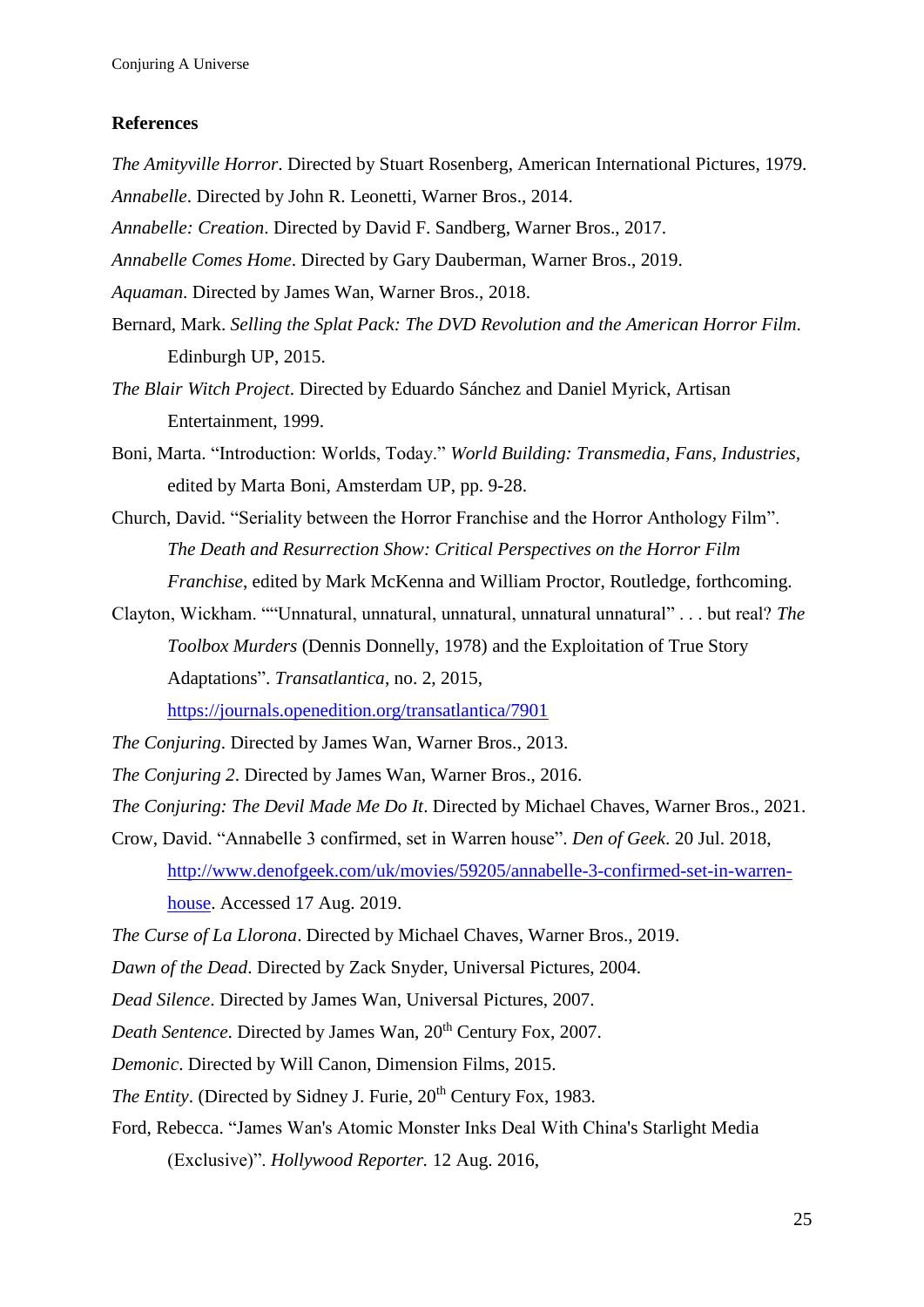[https://www.hollywoodreporter.com/news/james-wans-atomic-monster-inks-919128.](https://www.hollywoodreporter.com/news/james-wans-atomic-monster-inks-919128) Accessed 17 Dec. 2020.

Freeman, Matthew. "The Wonderful Game of Oz and Tarzan Jigsaws: Commodifying Transmedia in Early Twentieth-Century Consumer Culture". *Intensities: the Journal of Cult Media.* No. 7. 2014, pp. 44-54.

*Furious 7*. Directed by James Wan, Universal Pictures, 2015.

- Gray, Jonathan. *Show Sold Separately: Promos, Spoilers, and other Media Paratexts*. New York UP, 2010.
- *Halloween*. Directed by John Carpenter, Compass International Pictures/Falcon International Pictures, 1978.
- Harvey, Colin. *Fantastic Transmedia: Narrative, Play and Memory across Science Fiction and Fantasy Storyworlds*. Palgrave Macmillan, 2015.
- Hassler-Forest, Dan. "Star Trek, global capitalism and immaterial labour." *Science Fiction Film & Television* vol. 9, no. 3, 2016, pp. 371-91.

*Hostel*. Directed by Eli Roth, Lionsgate/Screen Gems/Sony Pictures Releasing, 2005

*House of 1000 Corpses*. Directed by Rob Zombie, Lionsgate Films, 2003.

*Insidious*. Directed by James Wan, FilmDistrict/Sony Pictures Releasing International, 2010.

*It Follows*. Directed by David Robert Mitchell, RADiUS-TWC, 2014.

- Jenkins, Henry. *Convergence Culture: Where Old and New Media Collide*. New York UP, 2006.
- Jenkins, Henry. "Rethinking the "Value" of Entertainment Franchises: An Interview with Derek Johnson (Part One)". *Confessions of an Aca-Fan*. 15 Jan. 2014, [http://henryjenkins.org/blog/2014/01/rethinking-the-value-of-entertainment](http://henryjenkins.org/blog/2014/01/rethinking-the-value-of-entertainment-franchises-an-interview-with-derek-johnson-part-one.html)[franchises-an-interview-with-derek-johnson-part-one.html.](http://henryjenkins.org/blog/2014/01/rethinking-the-value-of-entertainment-franchises-an-interview-with-derek-johnson-part-one.html) Accessed 25 May 2020.
- Jones, Steve. *Torture Porn: Popular Horror after Saw.* Palgrave Macmillan, 2013.
- Klein, Amanda Ann and R. Barton Palmer, editors. *Cycles, Sequels, Spin-Offs, Remakes and Reboots: Multiplicities in Film and Television*. U of Texas P, 2016.
- Leeder, Murray. *Horror Film: A Critical Introduction*. Bloomsbury Academic, 2018.

*Lights Out*. Directed by David F. Sandberg, Warner Bros., 2016.

*Malignant*. Directed by James Wan, Warner Bros., 2021.

Lindner, Christoph. "Foreword: the Serial Drive". *Serialization in Popular Culture*, edited by Rob Allen and Thijs van den Berg. Routledge, 2014, pp. ix-xi.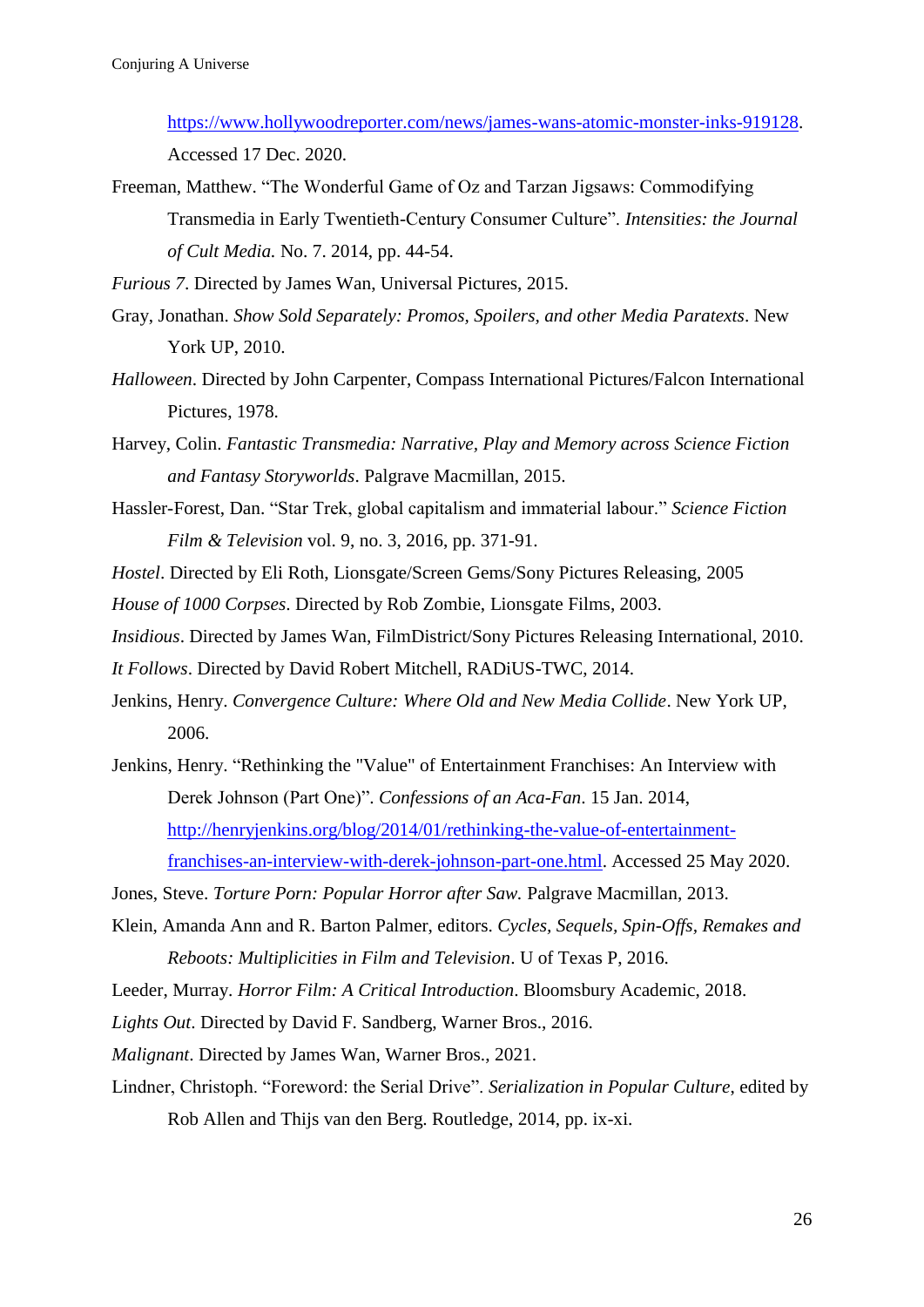- Mee, Laura. "The Hollywood Remake Massacre: Adaptation, Reception and Value". *Adaptation, Awards Culture, and the Value of Prestige,* edited by Colleen Kennedy-Karpat and Eric Sandberg. Palgrave Macmillan, 2017, pp. 193-209.
- Mee, Laura. *Reanimated: The Contemporary American Horror Film Remake*. Edinburgh UP, forthcoming.
- Mendelson, Scott. "Box Office: 'Annabelle: Creation' Dips Just 56% For \$15.5M Weekend". *Forbes*. 20 Aug. 2017, [https://www.forbes.com/sites/scottmendelson/2017/08/20/box-office-annabelle-](https://www.forbes.com/sites/scottmendelson/2017/08/20/box-office-annabelle-creation-dips-just-56-for-15-5m-weekend/amp/)

[creation-dips-just-56-for-15-5m-weekend/amp/.](https://www.forbes.com/sites/scottmendelson/2017/08/20/box-office-annabelle-creation-dips-just-56-for-15-5m-weekend/amp/) Accessed 20 Jul. 18.

- Murphy, Bernice M. ""It's Not the House That's Haunted": Demons, Debt, and the Family in Peril in Recent Horror Cinema". *Cinematic Ghosts: Haunting and Spectrality from Silent Cinema to the Digital Era*, edited by Murray Leeder. Bloomsbury, 2015, pp. 235-52.
- Nowell, Richard. "Introduction: There's Gold in them there Chills." *Merchants of Menace: The Business of Horror Cinema*, edited by Richard Nowell. Bloomsbury, pp. 1-10.

*The Nun*. Directed by Corin Hardy, Warner Bros., 2018.

*The Nurse*. Directed by Julian Terry, 2017. Unreleased short.

*Rosemary's Baby*. Directed by Roman Polanski, Paramount Pictures, 1968.

- Saint-Gelais, Richard. "Transfictionality". *Routledge Encyclopedia of Narrative Theory*, edited by David Herman et.al., Routledge, 2005, pp. 612–3.
- *Saw*. Directed by James Wan, Lionsgate, 2004.
- Schaefer, Eric. "*Bold! Daring! Shocking! True!" A History of Exploitation Films, 1919-1959*. Duke UP, 1999.
- *Scream*. Directed by Wes Craven, Dimension Films, 1996.
- Carlos A. Scolari et al. *Transmedia Archaeology: Storytelling in the Borderlines of Science Fiction, Comics and Pulp Magazines*. Palgrave Macmillan, 2014.
- *Sinister*. Directed by Scott Derrickson, Summit Entertainment/Alliance Films/Momentum Pictures, 2012.

*Swamp Thing*. Created by Gary Dauberman and Mark Verheiden, DC Universe, 2019.

*The Texas Chain Saw Massacre*. Directed by Tobe Hooper, Bryanston Distributing Company, 1974.